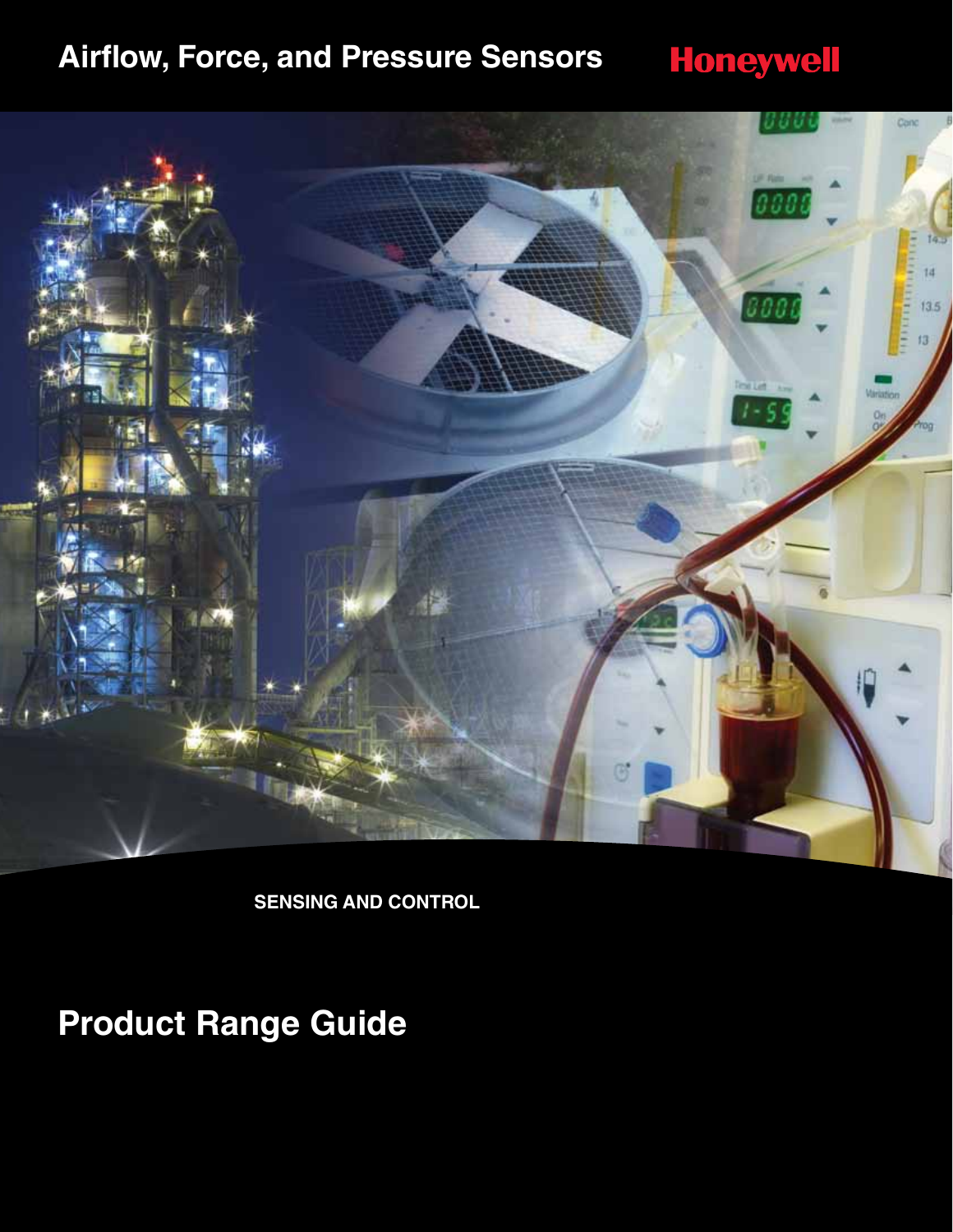# For innovation that's well apart, there's only Honeywell Sensing and Control.

With more than 50,000 products ranging from snap-action, limit, toggle, and pressure switches to position, speed, pressure, and airflow sensors, Honeywell Sensing and Control (S&C) has one of the broadest sensing and switching portfolios available.

Honeywell sensor, switch, and control components are tailored to exact specifications for stronger performance, longer productivity, and increased safety. Enhanced accuracy and durability are built into every part, improving output and endurance. For our customers, this can reduce expenditures and operational costs. Our global footprint and channels help to competitively price such components for your chosen application and provide immediate technical support.

Our expertise in aerospace and defense, transportation, medical, and industrial industries means we offer products and solutions for a wide range of applications. But, an impressive product line is only one part. We possess unique engineering expertise and value-added capabilities.

While Honeywell's switch and sensor solutions are suitable for a wide array of basic and complex applications, our custom-



engineered solutions offer enhanced precision, repeatability, and ruggedness. We offer domain knowledge and technology resources, along with a close working relationship, to develop and deliver cost-effective, individually tailored solutions. Whether cleanslate development or simple modifications to an existing design are needed, our expertly engineered solutions help to meet the most stringent requirements with worldclass product designs, technology integration, and customer-specific manufacturing.

With a 75-year legacy in the switch and sensor business, Honeywell S&C has earned a reputation for reliability and excellence. Our strong product designs, Six Sigma Plus manufacturing environment, and robust testing facilities help provide quality out of the box, as well as enhanced, sustainable performance down the line.

Global service, sourcing, and manufacturing. Industry-leading engineers. Value-added assemblies and solutions. Construction to required specifications. A one-stop, full-service, globally competitive supplier... Honeywell Sensing and Control.

### **Table of Contents**

ALGER

| Silicon Pressure Sensors, Low Pressure Flow-Through 12-13 |  |
|-----------------------------------------------------------|--|
| Stainless Steel Media Isolated Pressure Sensors 14-15     |  |
| Honeywell S&C Core Industry Segments 16-17                |  |
|                                                           |  |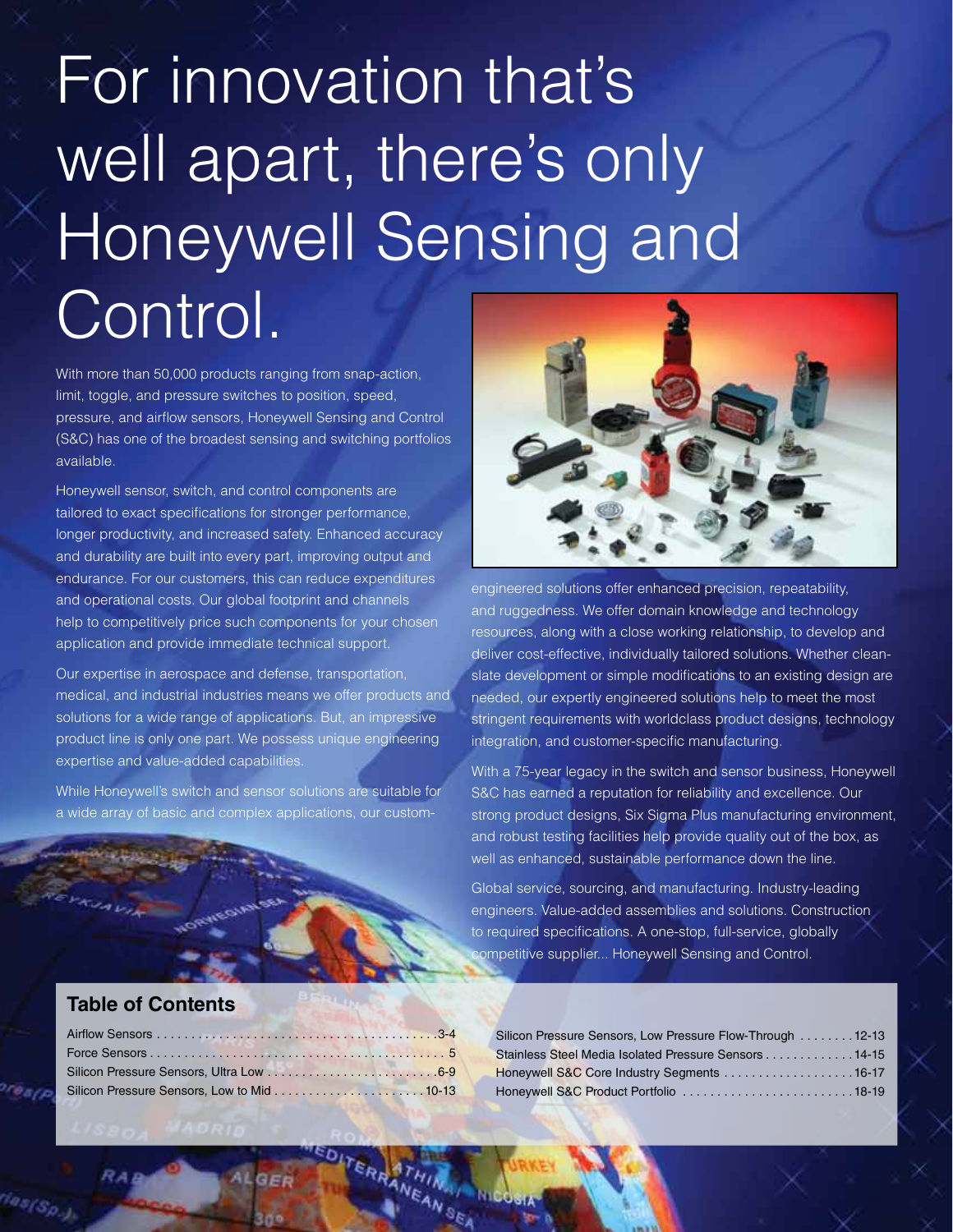## **Airflow Sensors**



l,

*Contains advanced microstructure technology to provide a sensitive and fast response to flow, amount/direction of air or other gases. Potential applications include HVAC, gas metering, chromatography, vent hoods, and medical equipment.*

| <b>Series</b>                                | <b>Honeywell</b>                                                                                                                                                             | <b>AWM1000</b>                                                                                                                            | <b>AWM2000</b>                                                                                                                          | <b>AWM3000</b>                                                                                                                                                                                                                  |
|----------------------------------------------|------------------------------------------------------------------------------------------------------------------------------------------------------------------------------|-------------------------------------------------------------------------------------------------------------------------------------------|-----------------------------------------------------------------------------------------------------------------------------------------|---------------------------------------------------------------------------------------------------------------------------------------------------------------------------------------------------------------------------------|
|                                              | Zephyr™<br><b>HAF</b>                                                                                                                                                        |                                                                                                                                           |                                                                                                                                         |                                                                                                                                                                                                                                 |
| <b>Signal</b><br>conditioning                | amplified                                                                                                                                                                    | unamplified                                                                                                                               | unamplified                                                                                                                             | amplified                                                                                                                                                                                                                       |
| <b>Technology</b>                            | silicon die with thermally<br>isolated heater                                                                                                                                | silicon die                                                                                                                               | silicon die                                                                                                                             | silicon die                                                                                                                                                                                                                     |
| Flow/<br>pressure<br>range                   | 200 SCCM                                                                                                                                                                     | $±200$ SCCM;<br>1000 SCCM to -600 SCCM;<br>$\pm 5.0$ mbar [2.0 in H <sub>2</sub> 0];<br>$\pm 10.0$ mbar [4.0 in $\bar{H}$ <sub>2</sub> 0] | $±30$ SCCM;<br>±1000 SCCM;<br>$±10.0$ mbar [4.0 in H <sub>2</sub> 0]                                                                    | 30 SCCM;<br>200 SCCM;<br>1000 SCCM;<br>0 mbar to 1.25 mbar<br>[0 in H <sub>2</sub> 0 to 0.5 in H <sub>2</sub> 0];<br>0 mbar to 5.0 mbar<br>[0 in H <sub>2</sub> 0 to 2 in H <sub>2</sub> 0];<br>5.0 mbar $[2.0 \text{ in H}_2]$ |
| <b>Output</b>                                | analog (Vdc), digital (I <sup>2</sup> C)                                                                                                                                     | analog                                                                                                                                    | analog                                                                                                                                  | analog                                                                                                                                                                                                                          |
| <b>Power</b><br>consumption                  | $3.3$ Vdc:<br>40 mW typ. (no load) (analog)<br>23 mW typ. (no load) (digital)<br>5.0 Vdc:<br>55 mW typ. (no load) (analog)<br>38 mW typ. (no load) (digital)                 | 30 mW typ.                                                                                                                                | 30 mW typ.                                                                                                                              | 50 mW or 100 mW<br>typ.                                                                                                                                                                                                         |
| <b>Port style</b>                            | long port, short port                                                                                                                                                        | straight                                                                                                                                  | straight                                                                                                                                | straight                                                                                                                                                                                                                        |
| <b>Media</b><br>compatibility                | dry non-corrosive gases                                                                                                                                                      | dry gas only                                                                                                                              | dry gas only                                                                                                                            | dry gas only                                                                                                                                                                                                                    |
| <b>Operating</b><br>temperature<br>range     | -20 °C to 70 °C<br>[-4 °F to 158 °F]                                                                                                                                         | -25 °C to 85 °C<br>[-13 °F to 185 °F]                                                                                                     | -25 °C to 85 °C<br>[-13 °F to 185 °F]                                                                                                   | $-25$ °C to 85 °C<br>[-13 °F to 185 °F]                                                                                                                                                                                         |
| Measure-<br>ments<br>$(H \times W \times D)$ | long port: 20 mm x<br>36 mm x 19,9 mm [0.79 in x<br>1.42 in $x$ 0.78 in]<br>short port: 17,6 mm x 28,8<br>mm x 19,9 mm [0.69 in x<br>1.13 in x 0.78 in]                      | 12,7 mm x 54,4 mm x<br>31,5 mm [0.5 in x 2.14 in x<br>$1.24$ in]                                                                          | 12,7 mm x 54,4 mm x<br>31,5 mm [0.5 in x<br>2.14 in x 1.24 in]                                                                          | 12,7 mm x 54,4 mm x<br>31,5 mm [0.5 in x<br>2.14 in x 1.24 in]                                                                                                                                                                  |
| <b>Features</b>                              | high accuracy; high sensitiv-<br>ity at very low flows; high<br>stability; low pressure; linear<br>output; customizable; full<br>calibration and temperature<br>compensation | sensitivity to low flows;<br>enhanced response time;<br>low power consumption;<br>analog output; bidirectional<br>sensing capability      | sensitivity to low flows;<br>enhanced response<br>time; low power<br>consumption; analog<br>output; bidirectional<br>sensing capability | sensitivity to low<br>flows; fast response<br>time; low power<br>consumption; analog<br>output; amplified                                                                                                                       |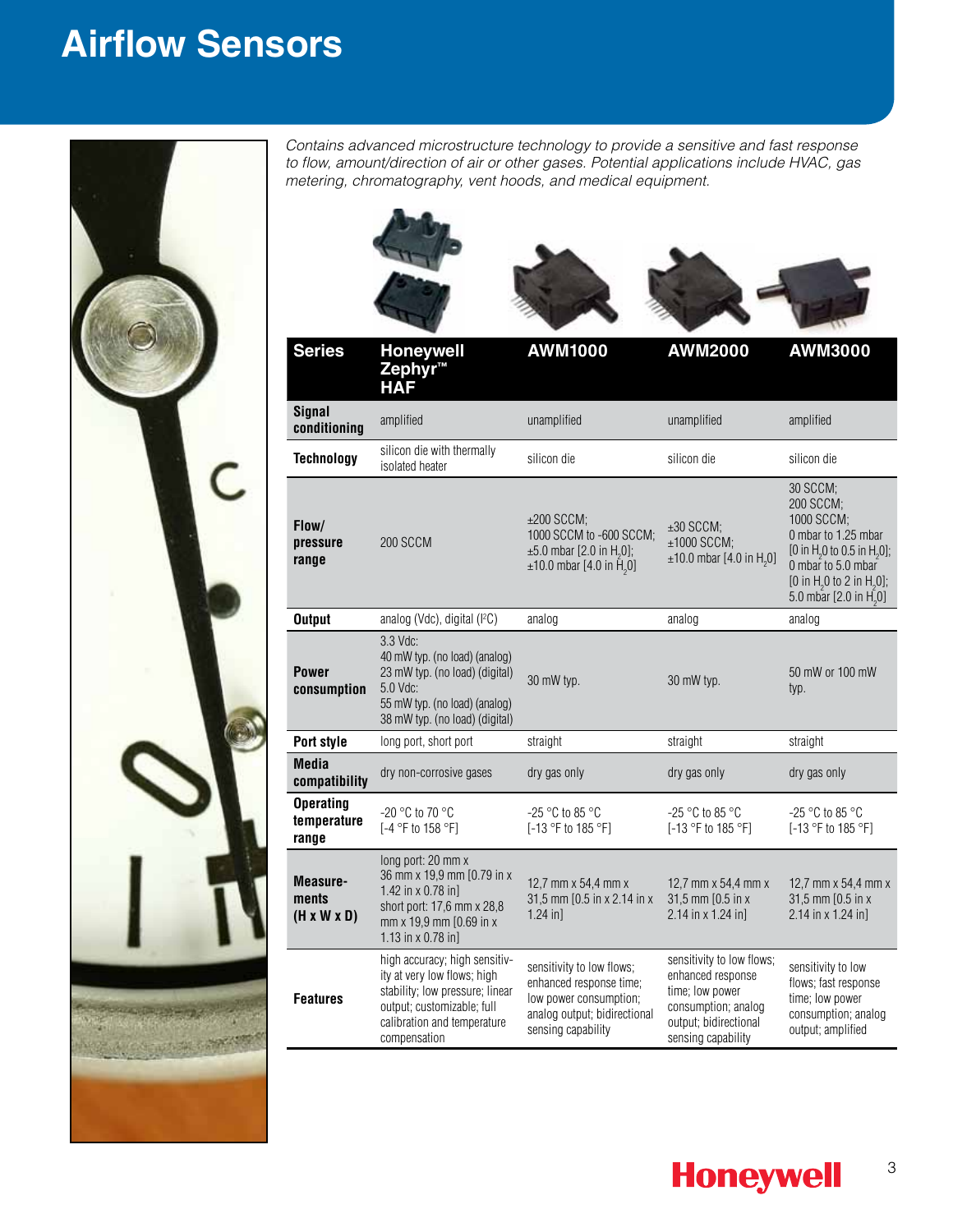## **Airflow Sensors**



*Contains advanced microstructure technology to provide a sensitive and fast response to flow, amount/direction of air or other gases. Potential applications include HVAC, gas metering, chromatography, vent hoods, and medical equipment.*





| <b>Series</b>                                  | <b>AWM5000</b>                                                                                              | <b>AWM700</b>                                                                                               |
|------------------------------------------------|-------------------------------------------------------------------------------------------------------------|-------------------------------------------------------------------------------------------------------------|
| <b>Signal conditioning</b>                     | amplified                                                                                                   | amplified                                                                                                   |
| Technology                                     | silicon die                                                                                                 | silicon die                                                                                                 |
| <b>Flow/pressure range</b>                     | 0 SLPM to 5.0 SLPM; 0 SLPM to 10.0 SLPM;<br>0 SLPM to 15.0 SLPM; 0 SLPM to 20.0 SLPM                        | <b>200 SLPM</b>                                                                                             |
| <b>Output</b>                                  | analog                                                                                                      | analog                                                                                                      |
| <b>Power consumption</b>                       | $100$ mW max.                                                                                               | 60 mW max.                                                                                                  |
| Port style                                     | 1/4 in-18 NPT                                                                                               | 22 mm tapered                                                                                               |
| <b>Media compatibility</b>                     | dry gas only                                                                                                | dry gas only                                                                                                |
| <b>Operating</b><br>temperature range          | -20 °C to 70 °C [-4 °F to 158 °F]                                                                           | -25 °C to 85 °C [-13 °F to 185 °F]                                                                          |
| <b>Measurements</b><br>$(H \times W \times D)$ | 35,6 mm x 162,8 mm x 32,3 mm<br>$[1.40 \text{ in } x 6.41 \text{ in } x 1.27 \text{ in}]$                   | 33,8 mm x 22,9 x 37,0 mm<br>$[1.33$ in x 0.90 in 1.40 in]                                                   |
| <b>Features</b>                                | sensitivity to low flows; enhanced response<br>time; low power consumption; analog output;<br>laser trimmed | sensitivity to low flows; enhanced response<br>time: low power consumption; analog output;<br>highly stable |





| <b>Series</b>                                  | AWM40000                                                                                                    | AWM90000                                                                                                                   |
|------------------------------------------------|-------------------------------------------------------------------------------------------------------------|----------------------------------------------------------------------------------------------------------------------------|
| <b>Signal conditioning</b>                     | unamplified or amplified                                                                                    | unamplified                                                                                                                |
| <b>Technology</b>                              | silicon die                                                                                                 | silicon die                                                                                                                |
| <b>Flow/pressure range</b>                     | $\pm 25.0$ SCCM; 1.0 SLPM; 6.0 SLPM                                                                         | $\pm 200$ SCCM:<br>$\pm 5.0$ mbar [2.0 in H <sub>2</sub> 0]                                                                |
| <b>Output</b>                                  | analog                                                                                                      | analog                                                                                                                     |
| <b>Power consumption</b>                       | 60 mW max, or 75 mW max.                                                                                    | 50 mW typ.                                                                                                                 |
| Port style                                     | manifold                                                                                                    | parallel                                                                                                                   |
| <b>Media compatibility</b>                     | dry gas only                                                                                                | dry gas only                                                                                                               |
| <b>Operating</b><br>temperature range          | -40 °C to 125 °C [-40 °F to 251 °F] (inclusive)                                                             | $-25$ °C to 85 °C [-13 °F to 185 °F]                                                                                       |
| <b>Measurements</b><br>$(H \times W \times D)$ | 12.7 mm x 30.5 mm x 30.2 mm<br>$[0.50 \text{ in } x 1.2 \text{ in } x 1.19 \text{ in}]$                     | 13.08 mm x 30.48 mm x 27.94 mm<br>$[0.52$ in x 1.2 in x 1.1 in                                                             |
| <b>Features</b>                                | sensitivity to low flows; enhanced response<br>time; low power consumption, analog output;<br>laser trimmed | sensitivity to low flows; fast response time; low<br>power consumption; analog output; bidirectional<br>sensing capability |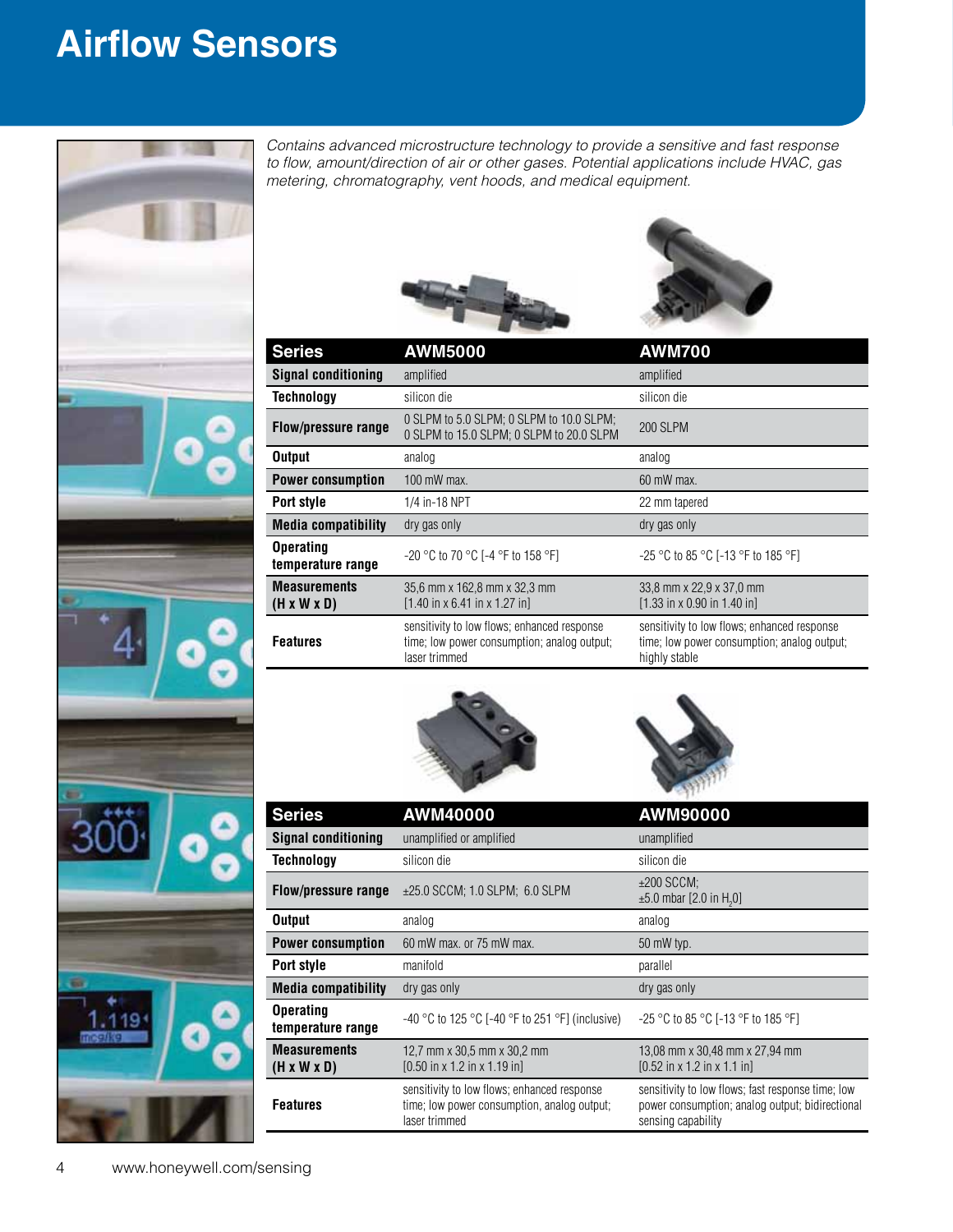## **Force Sensors**



*Measures the addition or backup of force, meaning the resistance of silicon-implanted piezoresistors will increase when flexed under applied force. Potential applications include infusion pumps, anesthesia monitors, blood pressure equipment, and more.*





| <b>Series</b>                                  | 1865                                                                                           | <b>FS01/FS03</b>                                                |
|------------------------------------------------|------------------------------------------------------------------------------------------------|-----------------------------------------------------------------|
| <b>Signal conditioning</b>                     | calibrated                                                                                     | amplified                                                       |
| <b>Technology</b>                              | silicon die (piezoresistive)                                                                   | silicon die (piezoresistive)                                    |
| Force range                                    | 0 psi to 5 psi, 0 psi to 10 psi, 0 psi to<br>15 psi, 0 psi to 25 psi, 0 psi to 30 psi          | 0 lb to 1.5 lb, 0 lb to 3.0 lb                                  |
| <b>Overforce</b>                               | 10 psi, 30 psi, 45 psi, 60 psi                                                                 | 7 lb                                                            |
| Linearity                                      | 0.10 % FS typ., BFSL;<br>0.25 % FS max., BFSL                                                  | 1.0 $%$ FS typ., BFSL;<br>3.0 % FS max., BFSL                   |
| <b>Operating</b><br>temperature range          | -28 °C to 54 °C [-18 °F to 129 °F]                                                             | 0 °C to 70 °C [32 °F to 158 °F]                                 |
| <b>Storage</b><br>temperature range            | -1 °C to 54 °C [30 °F to 129 °F]                                                               | 5 °C to 50 °C [41 °F to 122 °F]                                 |
| <b>Measurements</b><br>$(H \times W \times D)$ | 7,62 mm x 17,145 mm x 17,145 mm<br>$[0.30 \text{ in } x 0.675 \text{ in } x 0.675 \text{ in}]$ | 8,26 mm x 17,27 mm x 25,1 mm<br>[0.325 in x 0.68 in x 0.988 in] |
| <b>Features</b>                                | pressure measurement for liquid media; 8-pin DIP<br>electrical connection; laser trimmed       | high-level output range; calibrated zero and span               |





| <b>Series</b>                                  | <b>FSG</b>                                                                              | <b>FSS</b>                                                                               |
|------------------------------------------------|-----------------------------------------------------------------------------------------|------------------------------------------------------------------------------------------|
| <b>Signal conditioning</b>                     | unamplified                                                                             | unamplified                                                                              |
| <b>Technology</b>                              | silicon die (piezoresistive)                                                            | silicon die (piezoresistive)                                                             |
| Force range                                    | 0 N to 14,7 N [0 g to 1500 g]                                                           | 0 N to 14.7 N [0 g to 1500 g]                                                            |
| <b>Overforce</b>                               | 54 N [5500 g]                                                                           | 44 N [4500 g]                                                                            |
| Linearity                                      | 0.5 % span typ., BFSL                                                                   | $±1.5$ % span, BFSL                                                                      |
| <b>Operating</b><br>temperature range          | $-40$ °C to 85 °C<br>[-40 °F to 185 °F]                                                 | $-40$ °C to 85 °C<br>[-40 °F to 185 °F]                                                  |
| <b>Storage</b><br>temperature range            | $-55$ °C to 105 °C<br>[-67 °F to 221 °F]                                                | $-40$ °C to 100 °C<br>[-40 °F to 212 °F]                                                 |
| <b>Measurements</b><br>$(H \times W \times D)$ | 9.0 mm x 12.7 mm x 18.2 mm<br>$[0.35 \text{ in } x 0.50 \text{ in } x 0.71 \text{ in}]$ | 3,25 mm x 9,14 mm x 3,81 mm<br>$[0.13 \text{ in } x 0.36 \text{ in } x 0.15 \text{ in}]$ |
| <b>Features</b>                                | precision force sensing; ratiometric output; avail-<br>able signal conditioning         | precision force sensing; ratiometric output; adapt-<br>able product design               |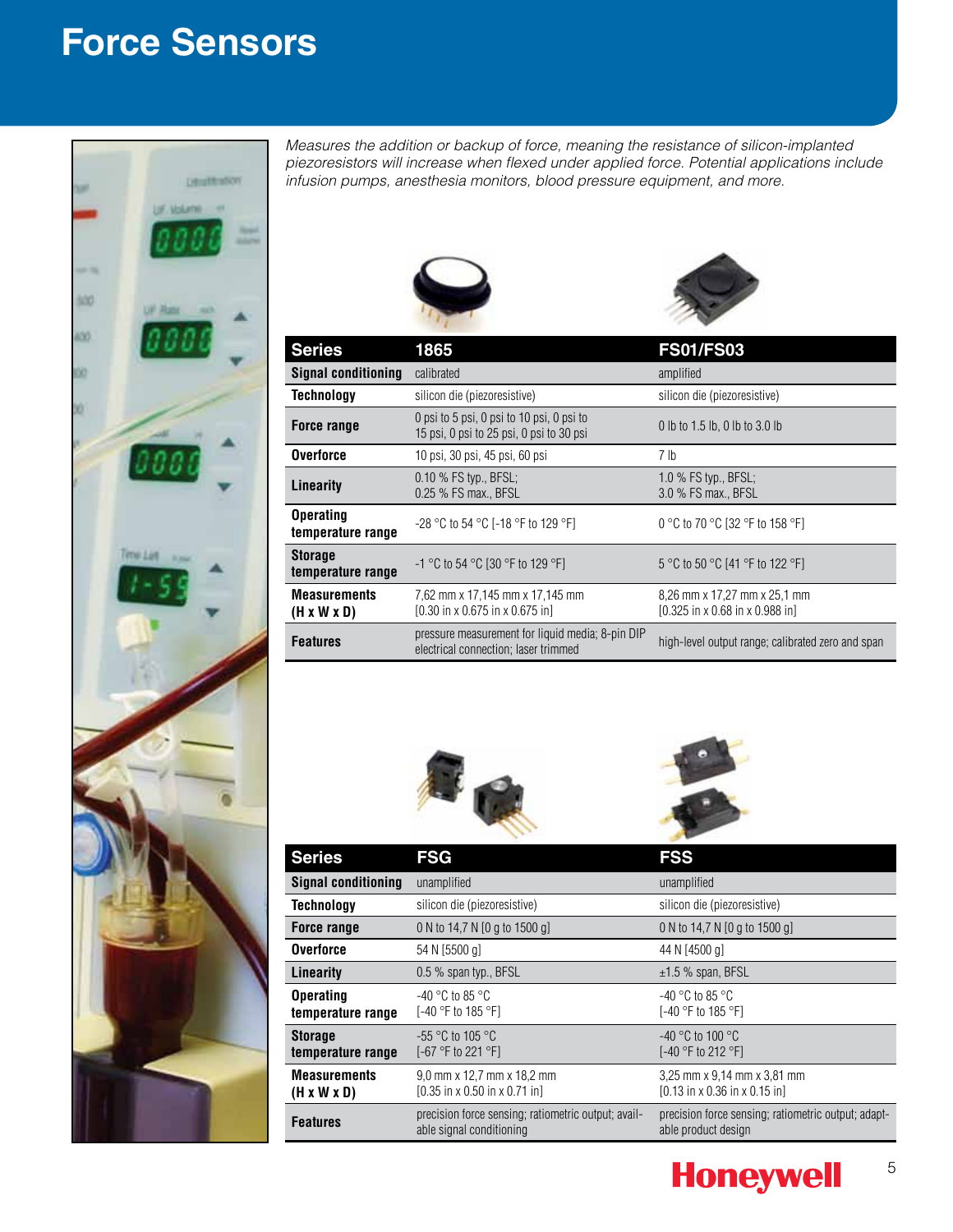## **Silicon Pressure Sensors** Ultra Low Pressure (<1 psi)



*Sensing element design consists of four piezoresistors galvanized with a thin, chemically etched silicon diaphragm that produces a proportional electrical output. Potential applications include dialysis equipment, HVAC devices, data storage, industrial machinery, and more.*



| <b>Signal Conditioning</b> amplified           |                                                                                                                                   | undinpineu                                                                            | unamplineu                                                                            |
|------------------------------------------------|-----------------------------------------------------------------------------------------------------------------------------------|---------------------------------------------------------------------------------------|---------------------------------------------------------------------------------------|
| Pressure range                                 | $\pm 5$ in H <sub>2</sub> O; $\pm 10$ in H <sub>2</sub> O                                                                         | 4 in H <sub>2</sub> O to 10 in H <sub>2</sub> O                                       | 4 in H <sub>2</sub> O to 10 in H <sub>2</sub> O                                       |
| Device type                                    | absolute, differential, bidirectional gage                                                                                        | differential, gage                                                                    | differential, gage                                                                    |
| <b>Output</b>                                  | analog (Vdc), digital (I <sup>2</sup> C or SPI)                                                                                   | mV                                                                                    | mV                                                                                    |
| <b>Calibrated</b>                              | yes                                                                                                                               | yes                                                                                   | n <sub>0</sub>                                                                        |
| <b>Temperature comp.</b> yes                   |                                                                                                                                   | yes                                                                                   | no                                                                                    |
| Accuracy                                       | total error band: ±2.0 %FSS max.                                                                                                  | linearity & hysteresis: 0.5 % typ.                                                    | linearity & hysteresis: 0.5 % typ.                                                    |
| <b>Mounting options</b>                        | DIP                                                                                                                               | <b>SIP</b>                                                                            | <b>SIP</b>                                                                            |
| <b>Operating</b><br>temperature range          | 0 °C to 85 °C [32 °F to 185 °F]<br>(compensated)                                                                                  | 0 °C to 70 °C [32 °F to 158 °F]<br>(compensated)                                      | -25 $^{\circ}$ C to 85 $^{\circ}$ C<br>$[-13 °F$ to 185 °F]                           |
| <b>Measurements</b><br>$(H \times W \times D)$ | 16,6 mm x 13,9 mm x 16,6 mm<br>$[0.67$ in x 0.55 in x 0.67 in                                                                     | 20,0 mm x 15,2 mm x 5,3 mm<br>$[0.8 \text{ in } x 0.6 \text{ in } x 0.21 \text{ in}]$ | 20,0 mm x 15,2 mm x 5,3 mm<br>$[0.8 \text{ in } x 0.6 \text{ in } x 0.21 \text{ in}]$ |
| <b>Approvals</b>                               | RoHS, WEEE                                                                                                                        | RoHS, WEEE                                                                            | RoHS, WEEE                                                                            |
| <b>Features</b>                                | ASIC-enhanced output; analog output<br>with 12-bit resolution or 14-bit digital<br>output; enhanced response time and<br>accuracy | small size; constant voltage<br>excitation; high impedance; low<br>current            | small size; constant voltage<br>excitation; high impedance; low<br>current            |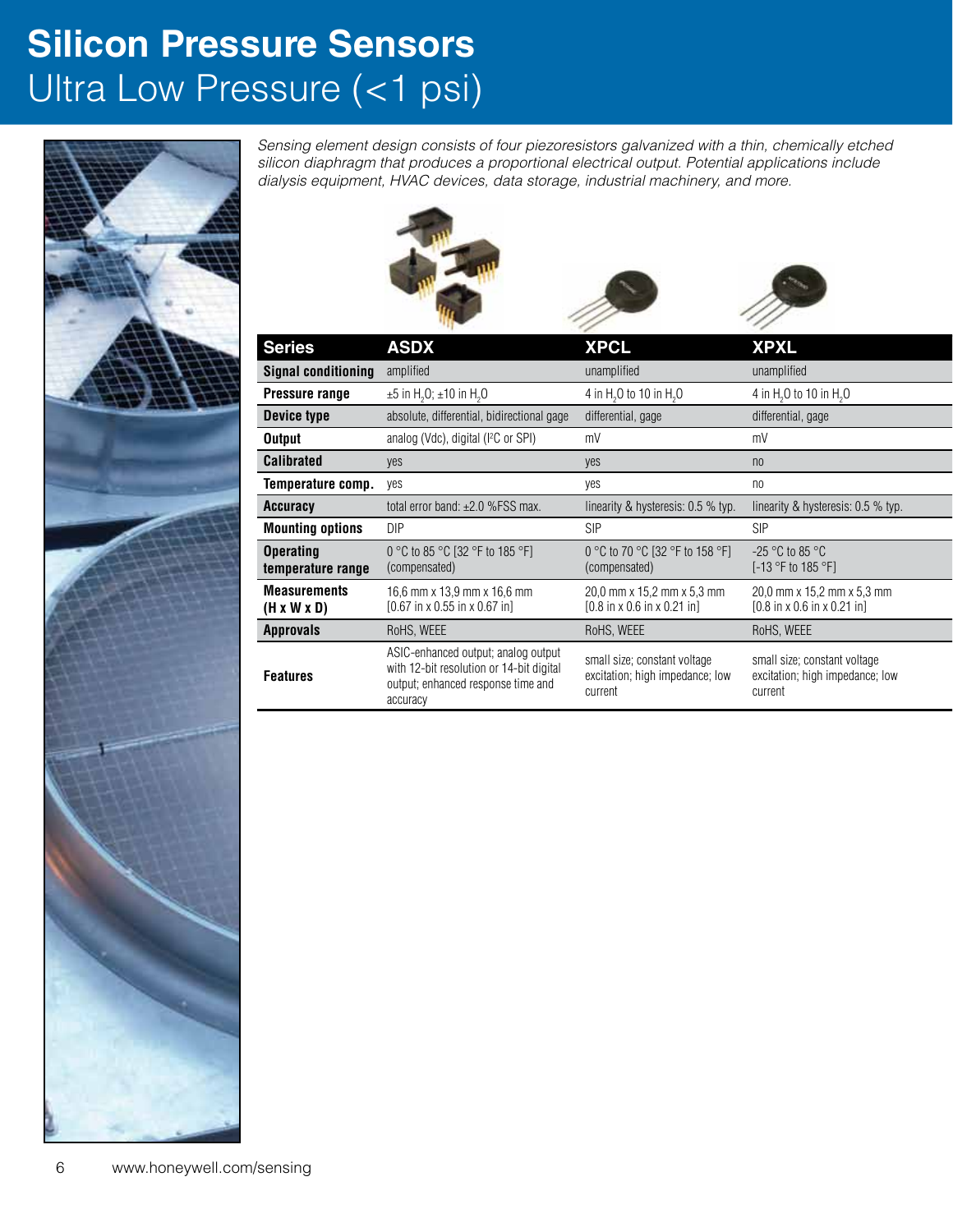| 11                                                                                                             | m pp                                                                                       |                                                                                            |                                                                                            |
|----------------------------------------------------------------------------------------------------------------|--------------------------------------------------------------------------------------------|--------------------------------------------------------------------------------------------|--------------------------------------------------------------------------------------------|
| <b>CPCL</b>                                                                                                    | <b>CPXL</b>                                                                                | <b>DCXL-DS</b>                                                                             | <b>XCAL</b>                                                                                |
| unamplified                                                                                                    | unamplified                                                                                | unamplified                                                                                | amplified                                                                                  |
| 4 in H <sub>2</sub> O, 10 in H <sub>2</sub> O                                                                  | 4 in H <sub>2</sub> O, 10 in H <sub>2</sub> O                                              | $\pm$ 1 in H <sub>2</sub> O to $\pm$ 10 in H <sub>2</sub> O                                | $\pm$ 4 in H <sub>2</sub> O to $\pm$ 10 in H <sub>2</sub> O                                |
| absolute, differential, gage                                                                                   | absolute, differential, gage                                                               | differential                                                                               | differential                                                                               |
| mV                                                                                                             | mV                                                                                         | mV                                                                                         | Vdc                                                                                        |
| yes                                                                                                            | n <sub>0</sub>                                                                             | yes                                                                                        | yes                                                                                        |
| yes                                                                                                            | no                                                                                         | yes                                                                                        | yes                                                                                        |
| linearity & hysteresis: 0.5 % typ.                                                                             | linearity & hysteresis: 0.5 % typ.                                                         | linearity & hysteresis: 0.2 % typ.                                                         | $-$                                                                                        |
| <b>SIP</b>                                                                                                     | SIP                                                                                        | <b>SIP</b>                                                                                 | SIP                                                                                        |
| $0 °C$ to 70 $°C$<br>[32 °F to 158 °F] (comp.)                                                                 | -25 $^{\circ}$ C to 85 $^{\circ}$ C<br>[-13 °F to 185 °F]                                  | $0 °C$ to 50 $°C$<br>[32 °F to 122 °F]                                                     | $0 °C$ to 50 $°C$<br>[32 °F to 122 °F] (comp.)                                             |
| 20,1 mm x 9,9 mm x 25,4 mm<br>$[0.79$ in x 0.39 in x 1.0 in]                                                   | 20,1 mm x 9,9 mm x 25,4 mm<br>$[0.79 \text{ in } x \ 0.39 \text{ in } x \ 1.0 \text{ in}]$ | 27,43 mm x 27,94 mm x 13,21 mm<br>$[1.06 \text{ in } x 1.1 \text{ in } x 0.52 \text{ in}]$ | 27,43 mm x 27,94 mm x 13,21 mm<br>$[1.08 \text{ in } x 1.1 \text{ in } x 0.52 \text{ in}]$ |
| RoHS, WEEE                                                                                                     | RoHS, WEEE                                                                                 | RoHS, WEEE                                                                                 | RoHS, WEEE                                                                                 |
| small size; constant voltage excitement; high impedance, low current; tube arrangements<br>with nylon housings |                                                                                            | improved stress isolation; reduced output<br>offset errors                                 | constant voltage excitement; ratiometric<br>output                                         |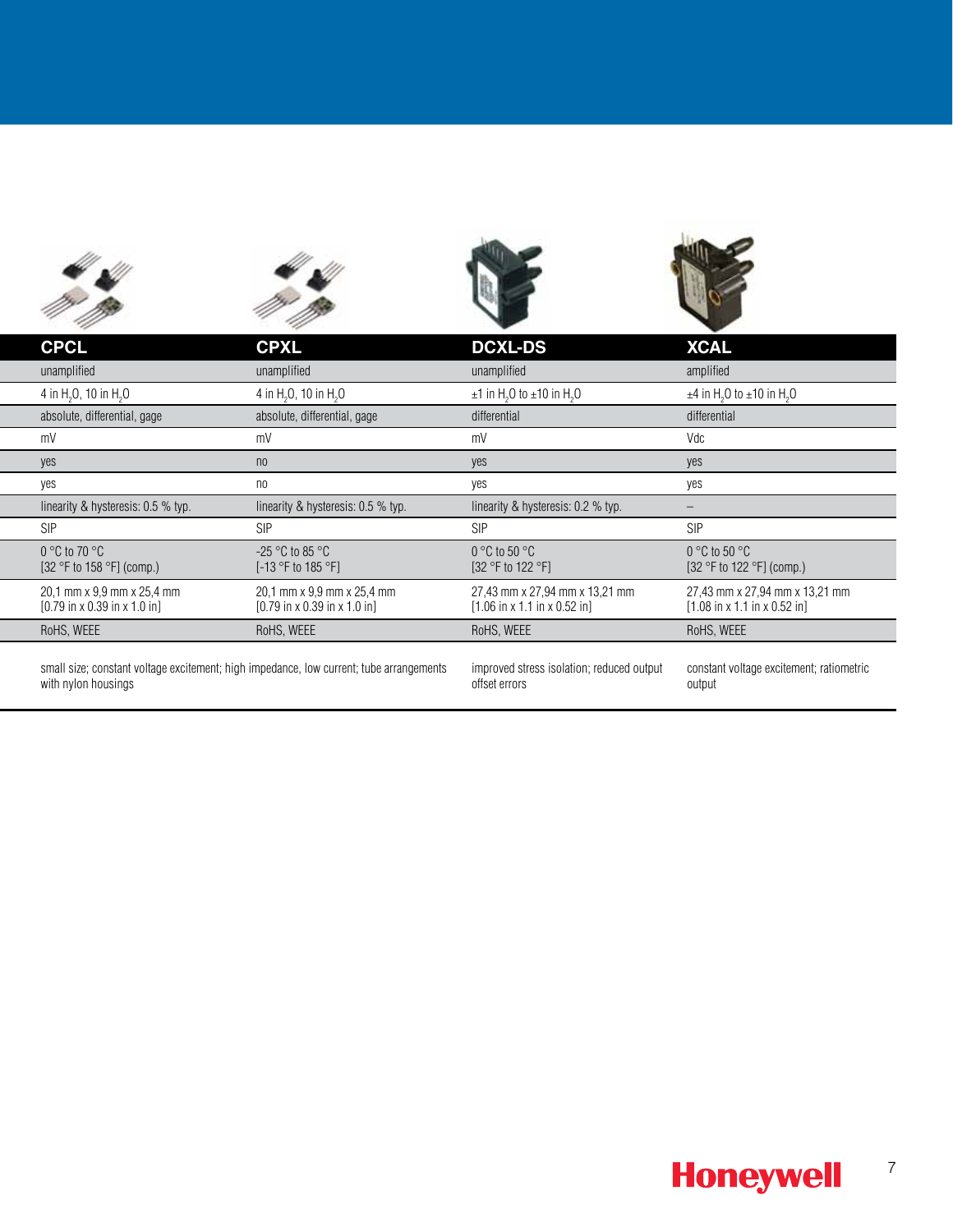## **Silicon Pressure Sensors** Ultra Low Pressure (<1 psi)



*Sensing element design consists of four piezoresistors galvanized with a thin, chemically etched silicon diaphragm that produces a proportional electrical output. Potential applications include dialysis equipment, HVAC devices, data storage, industrial machinery, and more.*





| <b>Series</b>                       | <b>XCXL</b>                                                                                | <b>SCXL</b>                                                                                |
|-------------------------------------|--------------------------------------------------------------------------------------------|--------------------------------------------------------------------------------------------|
| Signal cond.                        | unamplified                                                                                | unamplified                                                                                |
| <b>Pressure range</b>               | $\pm$ 4 in H <sub>2</sub> O to $\pm$ 10 in H <sub>2</sub> O                                | 4 in H <sub>2</sub> O to 10 in H <sub>2</sub> O                                            |
| Device type                         | differential                                                                               | differential, gage                                                                         |
| <b>Output</b>                       | mV                                                                                         | mV                                                                                         |
| <b>Calibrated</b>                   | yes                                                                                        | yes                                                                                        |
| Temp comp.                          | yes                                                                                        | yes                                                                                        |
|                                     | linearity & hysteresis:                                                                    |                                                                                            |
| <b>Accuracy</b>                     | $0.5 \%$ typ.                                                                              | linearity & hysteresis: 0.2 % typ.                                                         |
| <b>Mounting</b>                     | SIP                                                                                        | <b>SIP</b>                                                                                 |
| <b>Operating temp.</b>              | 0 °C to 70 °C [32 °F to 158 °F] (comp.)                                                    | 0 °C to 50 °C [32 °F to 122 °F] (comp.)                                                    |
| Measure.<br>$(H \times W \times D)$ | 27,43 mm x 27,94 mm x 13,21 mm<br>$[1.08 \text{ in } x 1.1 \text{ in } x 0.52 \text{ in}]$ | 27,43 mm x 27,94 mm x 13,21 mm<br>$[1.08 \text{ in } x 1.1 \text{ in } x 0.52 \text{ in}]$ |
| <b>Approvals</b>                    | RoHS, WEEE                                                                                 | RoHS, WEEE                                                                                 |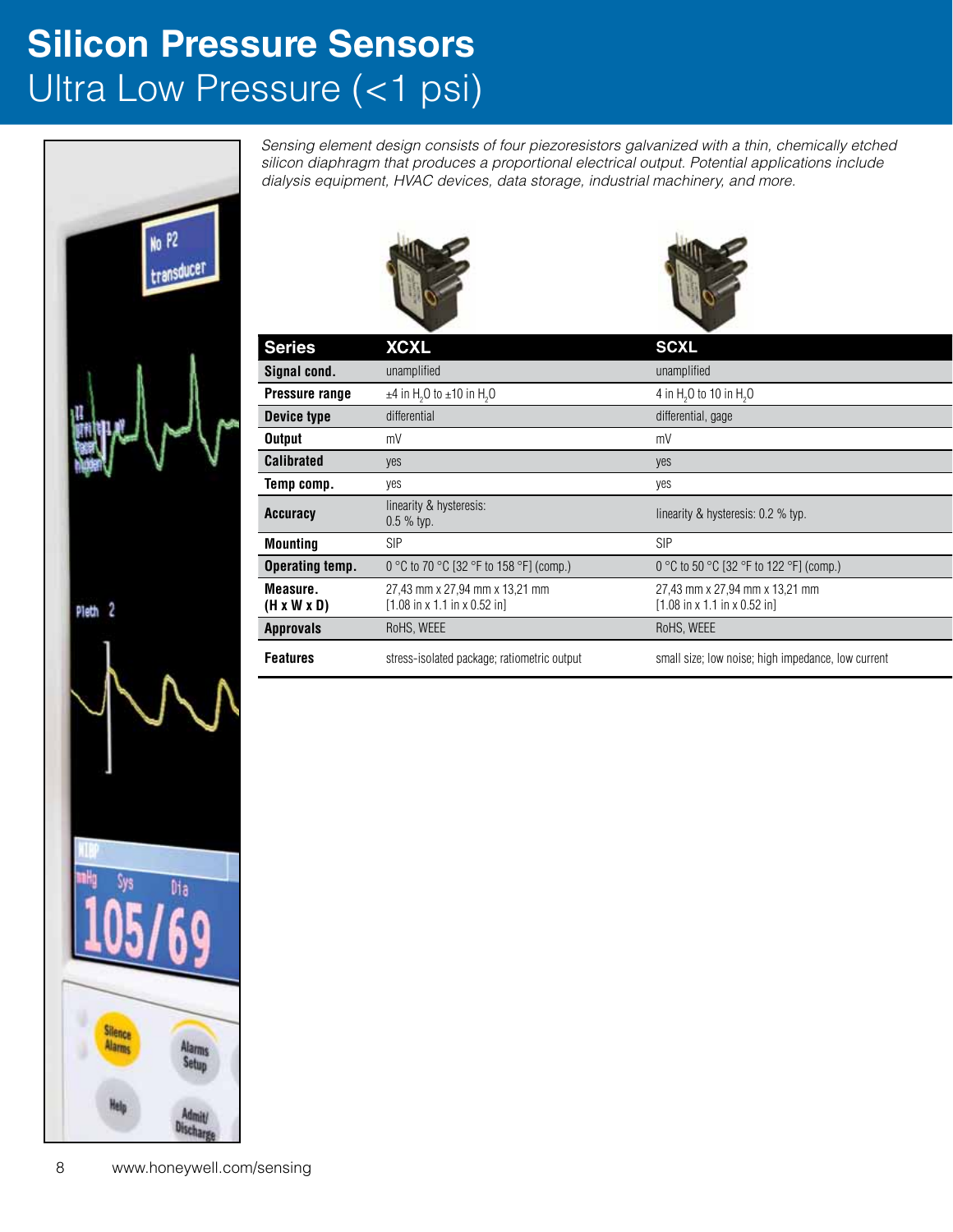| SDX005IND4/SDX010IND4                                                                     | <b>SXL</b>                                                                                | <b>DUXL</b>                                                                              |
|-------------------------------------------------------------------------------------------|-------------------------------------------------------------------------------------------|------------------------------------------------------------------------------------------|
| unamplified                                                                               | unamplified                                                                               | unamplified                                                                              |
| $\pm 5$ in H <sub>2</sub> O to $\pm 10$ in H <sub>2</sub> O                               | $\pm 10$ in H <sub>2</sub> O                                                              | 1 in $H_2$ O to 30 in $H_2$ O                                                            |
| differential, gage                                                                        | differential, gage                                                                        | differential, gage                                                                       |
| mV                                                                                        | mV                                                                                        | mV                                                                                       |
| yes                                                                                       | n <sub>0</sub>                                                                            | yes                                                                                      |
| yes                                                                                       | n <sub>0</sub>                                                                            | yes                                                                                      |
| linearity & hysteresis: 0.2 % typ.                                                        | linearity & hysteresis: 0.2 % typ.                                                        | linearity & hysteresis: 0.5 % typ.                                                       |
| DIP                                                                                       | DIP                                                                                       | SIP                                                                                      |
| 0 °C to 50 °C [32 °F to 122 °F] (comp.)                                                   | 0 °C to 50 °C [32 °F to 122 °F]                                                           | -25 °C to 85 °C [-13 °F to 185 °F] (comp.)                                               |
| 9,4 mm x 13,97 mm x 11,94 mm<br>$[0.37 \text{ in } x 0.55 \text{ in } x 0.47 \text{ in}]$ | 9,4 mm x 13,97 mm x 11,94 mm<br>$[0.37 \text{ in } x 0.55 \text{ in } x 0.47 \text{ in}]$ | 7,11 mm x 12,7 mm x 30,48 mm<br>$[0.28 \text{ in } x 0.5 \text{ in } x 1.20 \text{ in}]$ |
| RoHS, WEEE                                                                                | RoHS, WEEE                                                                                | RoHS, WEEE                                                                               |
| solvent-resistant case; low noise; high impedance, low<br>current                         | enhanced accuracy, low pressure readings;<br>high impedance bridge                        | low profile; small size; ratiometric output                                              |

### **Honeywell** 9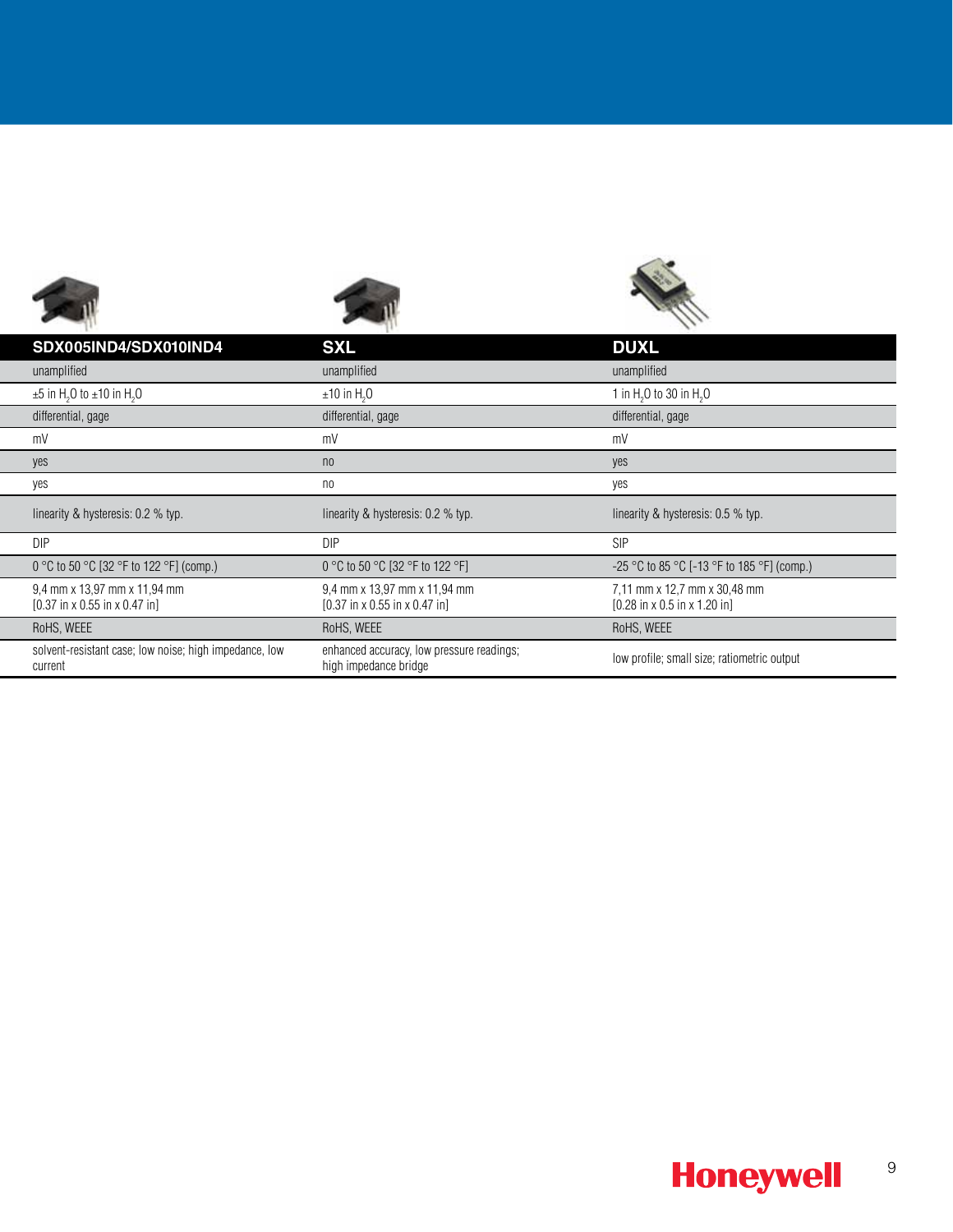## **Silicon Pressure Sensors** Low (1 psi to 15 psi) to Mid (15 psi to 250 psi)



*Utilizes a specialized piezoresistive micro-machined sensing element which allows part interchangeability, and enhanced performance, reliability, and accuracy. Potential applications include medical, HVAC, data storage, industrial machinery, pumps, and robotics.*





| <b>Series</b>                                  | 24PC                                                                                                                                                                                                                                                                                                                           | <b>26PC</b>                                                                                                                                                                                                                                                                                                                |
|------------------------------------------------|--------------------------------------------------------------------------------------------------------------------------------------------------------------------------------------------------------------------------------------------------------------------------------------------------------------------------------|----------------------------------------------------------------------------------------------------------------------------------------------------------------------------------------------------------------------------------------------------------------------------------------------------------------------------|
| <b>Signal conditioning</b>                     | unamplified                                                                                                                                                                                                                                                                                                                    | unamplified                                                                                                                                                                                                                                                                                                                |
| Pressure range                                 | 0.5 psi to 250 psi (SIP, DIP)<br>1 psi to 15 psi (SMT)                                                                                                                                                                                                                                                                         | 1 psi to 250 psi (SIP, DIP)<br>1 psi to 15 psi (SMT)                                                                                                                                                                                                                                                                       |
| Device type                                    | absolute, differential, wet-wet differential, gage,<br>vacuum gage                                                                                                                                                                                                                                                             | differential, wet-wet differential, gage, vacuum gage                                                                                                                                                                                                                                                                      |
| <b>Output</b>                                  | mV                                                                                                                                                                                                                                                                                                                             | mV                                                                                                                                                                                                                                                                                                                         |
| <b>Calibrated</b>                              | n <sub>0</sub>                                                                                                                                                                                                                                                                                                                 | yes                                                                                                                                                                                                                                                                                                                        |
| Temperature comp. no                           |                                                                                                                                                                                                                                                                                                                                | yes                                                                                                                                                                                                                                                                                                                        |
| <b>Accuracy</b>                                | linearity & hysteresis: 0.5 % typ.                                                                                                                                                                                                                                                                                             | linearity & hysteresis: 0.5 % typ.                                                                                                                                                                                                                                                                                         |
| <b>Mounting options</b>                        | DIP, SIP, SMT                                                                                                                                                                                                                                                                                                                  | DIP, SIP, SMT                                                                                                                                                                                                                                                                                                              |
| <b>Operating temp.</b>                         | -40 °C to 85 °C [-40 °F to 185 °F]                                                                                                                                                                                                                                                                                             | 0 °C to 50 °C [32 °F to 122 °F] (comp.)                                                                                                                                                                                                                                                                                    |
| <b>Measurements</b><br>$(H \times W \times D)$ | SIP, DIP: 27,94 mm x 12,7 mm x 16,0 mm<br>$[1.10 \text{ in } x 0.5 \text{ in } x 0.63 \text{ in}]$<br>SMT: 7,87 mm x 10,41 mm x 10,92 mm<br>$[0.31$ in x 0.41 in x 0.43 in                                                                                                                                                     | SIP, DIP: 27,94 mm x 12,7 mm x 16,0 mm<br>$[1.10 \text{ in } x 0.5 \text{ in } x 0.63 \text{ in}]$<br>SMT: 7,87 mm x 10,41 mm x 10,92 mm<br>$[0.31 \text{ in } x \ 0.41 \text{ in } x \ 0.43 \text{ in}]$                                                                                                                  |
| <b>Approvals</b>                               | RoHS, WEEE                                                                                                                                                                                                                                                                                                                     | RoHS, WEEE                                                                                                                                                                                                                                                                                                                 |
| <b>Features</b>                                | SIP, DIP: true wet/wet differential sensing; miniature<br>package; operable after exposure to frozen conditions;<br>choice of termination for gage sensors<br>SMT: true wet/wet differential sensing; pick-up feature;<br>maximum peak reflow temperature of 260° [500 °F];<br>end-point calibration; elastomeric construction | SIP, DIP: true wet/wet differential sensing; miniature<br>package; operable after exposure to frozen conditions;<br>choice of termination for gage sensors<br>SMT: true wet/wet differential sensing; pick-up feature;<br>maximum reflow temperature of 260° [500 °F]; end-<br>point calibration; elastomeric construction |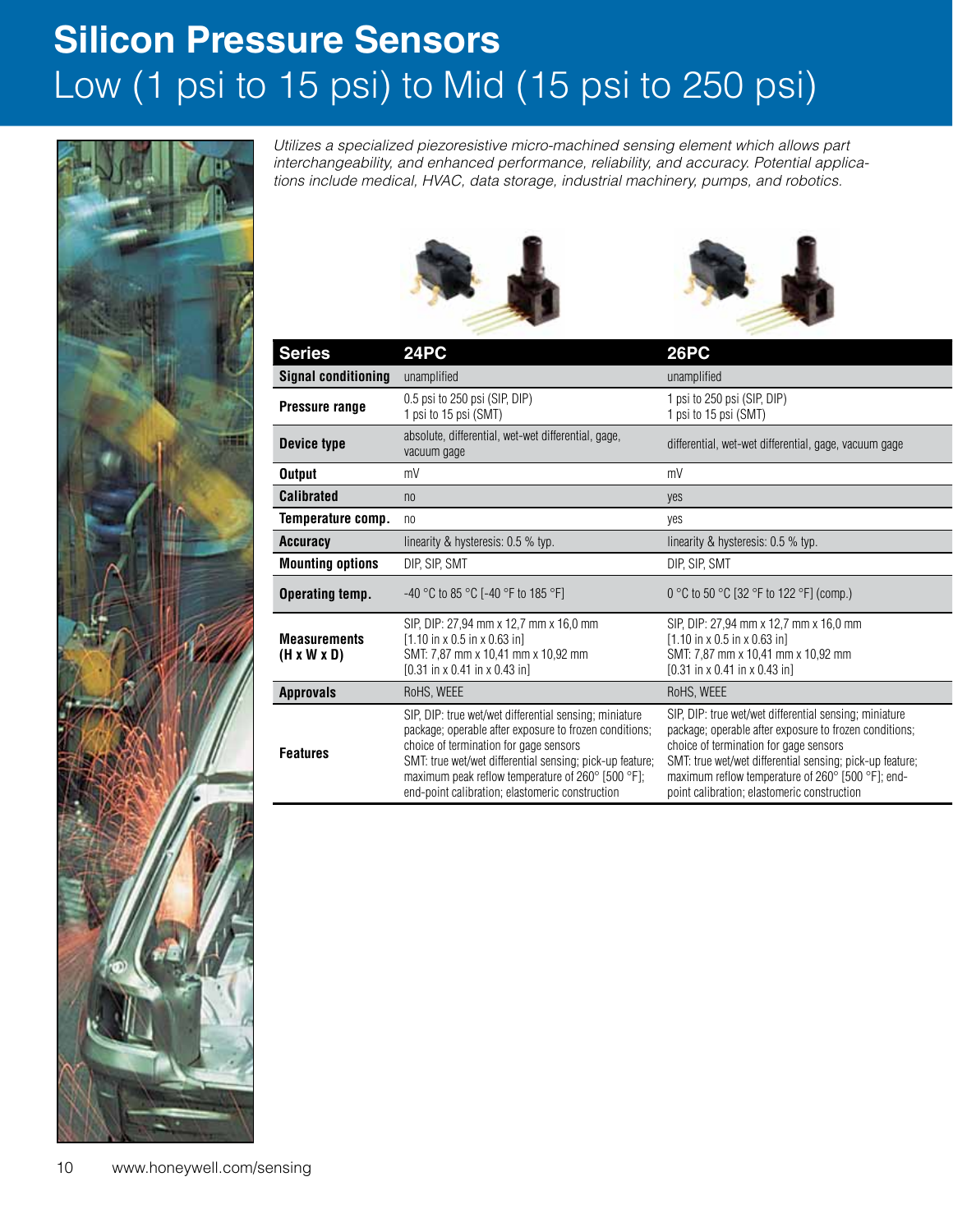







| <b>CPC</b>       |                                                                                        | <b>CPX</b>                                                                             |            | <b>ASDX</b>                                                                              | <b>SDX</b>                                                                             |  |
|------------------|----------------------------------------------------------------------------------------|----------------------------------------------------------------------------------------|------------|------------------------------------------------------------------------------------------|----------------------------------------------------------------------------------------|--|
| unamplified      |                                                                                        | unamplified                                                                            |            | amplified                                                                                | unamplified                                                                            |  |
| 1 psi to 150 psi |                                                                                        | 1 psi to 150 psi                                                                       |            | 1 psi to 100 psi                                                                         | 1 psi to 100 psi                                                                       |  |
|                  | absolute, differential, gage                                                           | absolute, differential, gage                                                           |            | absolute, differential, gage, bidirectional                                              | absolute, differential, gage                                                           |  |
| mV               |                                                                                        | mV                                                                                     |            | analog (Vdc), digital (I <sup>2</sup> C or SPI)                                          | mV                                                                                     |  |
| yes              |                                                                                        | n <sub>0</sub>                                                                         | yes        |                                                                                          | yes                                                                                    |  |
| yes              |                                                                                        | n <sub>0</sub>                                                                         | yes        |                                                                                          | yes                                                                                    |  |
|                  | linearity & hysteresis: 0.5 % typ.                                                     | linearity & hysteresis: 0.5 % typ.                                                     |            | total error band: ±2.0 %FSS max.                                                         | linearity & hysteresis: 0.25 % typ.                                                    |  |
| <b>SIP</b>       |                                                                                        | <b>SIP</b>                                                                             | <b>DIP</b> |                                                                                          | <b>DIP</b>                                                                             |  |
|                  | 0 °C to 70 °C [32 °F to 158 °F] (comp.)                                                | -25 °C to 85 °C [-12 °F to 185 °F]                                                     |            | 0 °C to 85 °C [32 °F to 185 °F] (comp.)                                                  | 0 °C to 50 °C [32 °F to 122 °F]<br>(compensated)                                       |  |
|                  | 20,1 mm x 9,9 mm x 25,4 mm<br>$[0.79 \text{ in } x 0.39 \text{ in } x 1.0 \text{ in}]$ | 20,1 mm x 9,9 mm x 25,4 mm<br>$[0.79 \text{ in } x 0.39 \text{ in } x 1.0 \text{ in}]$ |            | 16,6 mm x 13,9 mm x 16,6 mm<br>$[0.67 \text{ in } x 0.55 \text{ in } x 0.67 \text{ in}]$ | 16,6 mm x 13,9 mm x 16,6 mm<br>$[0.67$ in x 0.55 in x 0.67 in]                         |  |
| RoHS, WEEE       |                                                                                        | RoHS, WEEE                                                                             |            | RoHS, WEEE                                                                               | RoHS, WEEE                                                                             |  |
|                  | small size; constant voltage excitement;<br>high impedance, low current                | small size; constant voltage excitement;<br>high impedance, low current                |            | ASIC-enhanced output; analog or 12-bit<br>digital output                                 | small size; low noise; high impedance;<br>corrosion resistant; available in two grades |  |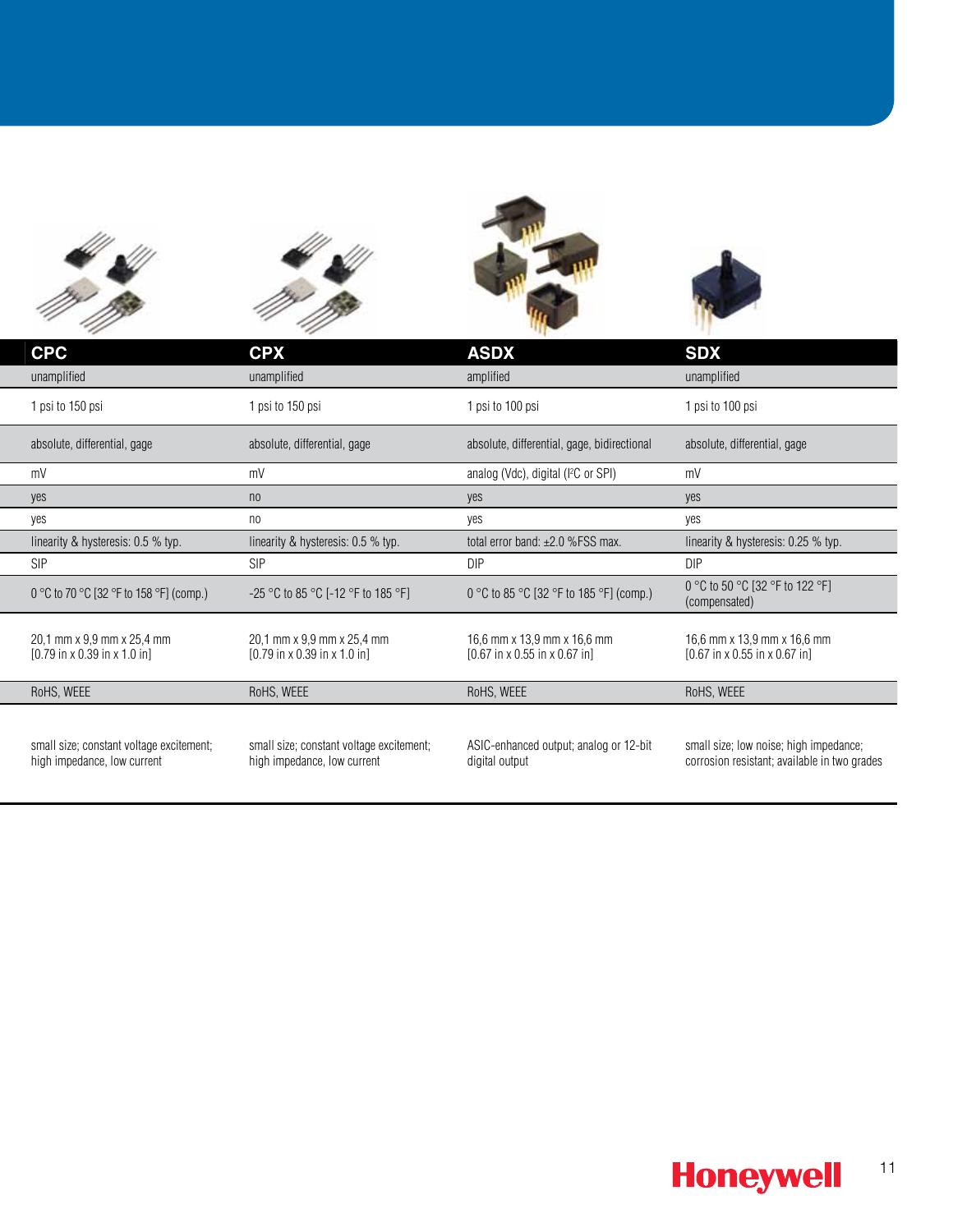## **Silicon Pressure Sensors** Low (1 psi to 15 psi) to Mid (15 psi to 250 psi) and Low



*Utilizes a specialized piezoresistive micro-machined sensing element which allows part interchangeability, and enhanced performance, reliability, and accuracy. Potential applications include medical, HVAC, data storage, industrial machinery, pumps, and robotics.*







| <b>Series</b>                                  | <b>TruStability® HSC</b>                                                                                                    | TruStability® SSC                                                                                                           | <b>SCC</b>                                                                                                                    |
|------------------------------------------------|-----------------------------------------------------------------------------------------------------------------------------|-----------------------------------------------------------------------------------------------------------------------------|-------------------------------------------------------------------------------------------------------------------------------|
| <b>Signal conditioning</b>                     | amplified                                                                                                                   | amplified                                                                                                                   | unamplified                                                                                                                   |
| Pressure range                                 | 1 psi to 150 psi<br>$(60 \text{ mbar to } 10 \text{ bar})$                                                                  | 1 psi to 150 psi<br>$(60 \text{ mbar to } 10 \text{ bar})$                                                                  | SIP, DIP: 1 psi to 100 psi<br>SMT: 1 psi to 150 psi                                                                           |
| Device type                                    | absolute, differential, gage                                                                                                | absolute, differential, gage                                                                                                | absolute, differential, gage                                                                                                  |
| <b>Output</b>                                  | analog (Vdc); digital (I <sup>2</sup> C or SPI)                                                                             | analog (Vdc); digital (I <sup>2</sup> C or SPI)                                                                             | mV                                                                                                                            |
| <b>Calibrated</b>                              | yes                                                                                                                         | yes                                                                                                                         | n <sub>0</sub>                                                                                                                |
| Temperature comp.                              | ves                                                                                                                         | yes                                                                                                                         | yes                                                                                                                           |
| <b>Accuracy</b>                                | total error band: $\pm 1$ %FSS;<br>linearity & hysteresis:<br>$\pm 0.25$ %FSS BFSL                                          | total error band: $\pm 2$ %FSS;<br>linearity & hysteresis:<br>$±0.25$ %FSS BFSL                                             | SIP, DIP: linearity & hysteresis: 0.2<br>% typ.; SMT: linearity, hysteresis &<br>repeatability: 0.2 % typ.                    |
| <b>Mounting options</b>                        | DIP, SIP, SMT                                                                                                               | DIP, SIP, SMT                                                                                                               | DIP, SIP, SMT                                                                                                                 |
| Operating temp.                                | -20 °C to 85 °C [-4 °F to<br>185 °F] (compensated)                                                                          | -20 °C to 85 °C [-4 °F to<br>185 °F] (compensated)                                                                          | $0^{\circ}$ C to 50 $^{\circ}$ C<br>$[32 °F$ to 122 $°F$ ] (comp.)                                                            |
| <b>Measurements</b><br>$(H \times W \times D)$ | varies by package style                                                                                                     | varies by package style                                                                                                     | SIP, DIP: varies by package style<br>SMT: 7,6 mm x 7,6 mm x 8,7 mm<br>$[0.3 \text{ in } x 0.3 \text{ in } x 0.34 \text{ in}]$ |
| <b>Approvals</b>                               | RoHS, WEEE                                                                                                                  | RoHS, WEEE                                                                                                                  | RoHS, WEEE                                                                                                                    |
| <b>Features</b>                                | industry-leading long-term<br>stability; liquid media option<br>extends performance to non-<br>corrosive, non-ionic liquids | industry-leading long-term<br>stability; liquid media option<br>extends performance to non-<br>corrosive, non-ionic liquids | SIP, DIP: reduced cost; small size<br>SMT: high impedance bridge; low<br>power consumption; lidded or ported<br>versions      |

*Features a sensing technology that utilizes a specialized piezoresistive micro-machined sensing element. Potential uses include measuring vacuum or positive pressure in medical and environmental applications.*



| <b>Series</b>                      | <b>24PC Flow-Through</b>                                                                                  |
|------------------------------------|-----------------------------------------------------------------------------------------------------------|
| <b>Signal conditioning</b>         | unamplified                                                                                               |
| Pressure range                     | 15 psi to 30 psi                                                                                          |
| Device type                        | flow-through gage                                                                                         |
| <b>Output</b>                      | mV                                                                                                        |
| <b>Calibrated</b>                  | n <sub>0</sub>                                                                                            |
| Temperature comp.                  | no                                                                                                        |
| <b>Accuracy</b>                    | linearity & hysteresis: 0.75 % typ.                                                                       |
| <b>Mounting options</b>            | <b>SIP</b>                                                                                                |
| <b>Operating temperature range</b> | -40 °C to 85 °C [-40 °F to 185 °F]                                                                        |
| Measurements (H x W x D)           | 8,89 mm x 25,65 mm x 12,7 mm [0.35 in x 1.01 in x 0.50 in]                                                |
| <b>Approvals</b>                   | RoHS, WEEE                                                                                                |
| <b>Features</b>                    | miniature package; media flow-through port; operable after exposure to frozen conditions; choice of termi |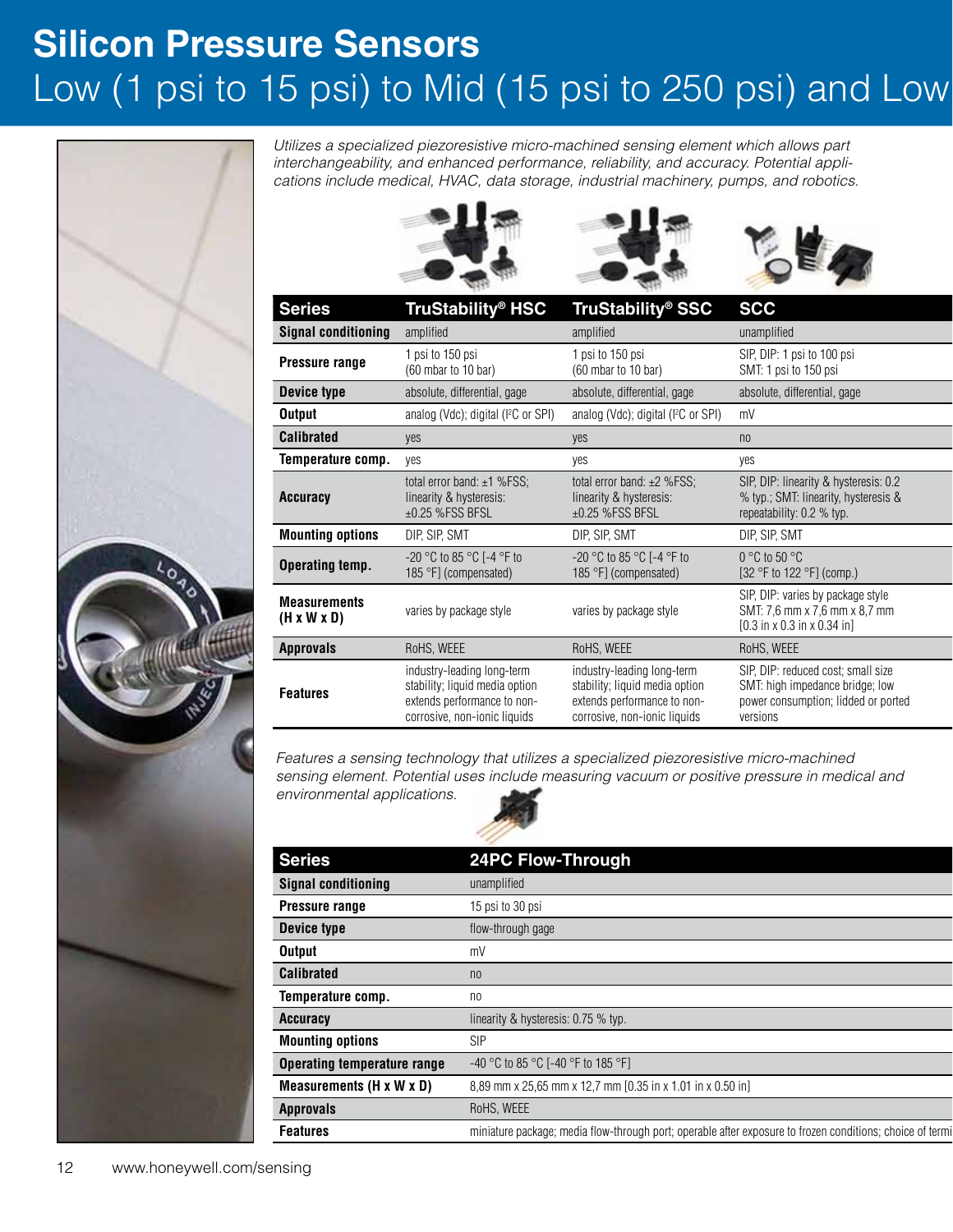## Pressure Flow-Through (1 psi to 100 psi)









|                                                         |                                                                                                                              |            | <b>SCX</b>                                                                               | <b>XPC</b>                                                                            | <b>XPX</b>                                                                            |  |
|---------------------------------------------------------|------------------------------------------------------------------------------------------------------------------------------|------------|------------------------------------------------------------------------------------------|---------------------------------------------------------------------------------------|---------------------------------------------------------------------------------------|--|
| unamplified                                             |                                                                                                                              |            | unamplified                                                                              | unamplified                                                                           | unamplified                                                                           |  |
| 1 psi to 150 psi                                        |                                                                                                                              |            | 1 psi to 150 psi                                                                         | 1 psi to 150 psi                                                                      | 1 psi to 150 psi                                                                      |  |
| absolute, differential, gage                            |                                                                                                                              |            | absolute, differential, gage                                                             | absolute, differential, gage                                                          | absolute, differential, gage                                                          |  |
|                                                         |                                                                                                                              | mV         |                                                                                          | mV                                                                                    | mV                                                                                    |  |
|                                                         |                                                                                                                              | yes        |                                                                                          | yes                                                                                   | n <sub>0</sub>                                                                        |  |
|                                                         |                                                                                                                              | yes        |                                                                                          | yes                                                                                   | n <sub>0</sub>                                                                        |  |
| $0.2 \%$ typ.                                           | SIP, DIP: linearity & hysteresis: 0.2 % typ.<br>SMT: linearity, hysteresis & repeatability:                                  |            | linearity & hysteresis: 0.3 % typ.                                                       | linearity & hysteresis: 1.0 % typ.                                                    | linearity & hysteresis: 1.0 % typ.                                                    |  |
| DIP, SIP, SMT                                           |                                                                                                                              | <b>SIP</b> |                                                                                          | <b>SIP</b>                                                                            | <b>SIP</b>                                                                            |  |
|                                                         | SIP, DIP: -40 °C to 85 °C [-40 °F to 185 °F]<br>SMT: -40 °C to 125 °C [-40 °F to 257 °F]                                     |            | 0 °C to 70 °C [32 °F to 158 °F]<br>(compensated)                                         | $0^{\circ}$ C to 70 $^{\circ}$ C<br>[32 $\degree$ F to 158 $\degree$ F] (compensated) | $-25\,^{\circ}\text{C}$ to 85 $^{\circ}\text{C}$<br>$[-13 °F$ to 185 $°F$ ]           |  |
| $[0.3 \text{ in } x 0.3 \text{ in } x 0.34 \text{ in}]$ | SIP, DIP: varies by package style<br>SMT: 7,6 mm x 7,6 mm x 8,7 mm                                                           |            | 26,3 mm x 27,9 mm x 27,4 mm<br>$[1.03 \text{ in } x 1.10 \text{ in } x 1.08 \text{ in}]$ | 20,0 mm x 15,2 mm x 5,3 mm<br>$[0.8 \text{ in } x 0.6 \text{ in } x 0.21 \text{ in}]$ | 20,0 mm x 15,2 mm x 5,3 mm<br>$[0.8 \text{ in } x 0.6 \text{ in } x 0.21 \text{ in}]$ |  |
| RoHS, WEEE                                              |                                                                                                                              |            | RoHS, WEEE                                                                               | RoHS, WEEE                                                                            | RoHS, WEEE                                                                            |  |
| noise; high impedance bridge                            | SIP, DIP: cost effective; small size; low<br>SMT: high impedance bridge; low power<br>consumption; lidded or ported versions |            | small size; low noise; enhanced accuracy;<br>high impedance; corrosion resistant         | small size; constant voltage excitation; high<br>impedance; low current               | small size; constant voltage excitation;<br>high impedance; low current               |  |



### **Series 24PC Flow-Through 26PC Flow-Through**

| unamplified                                                |  |  |  |  |
|------------------------------------------------------------|--|--|--|--|
| 1 psi to 100 psi                                           |  |  |  |  |
| flow-through gage                                          |  |  |  |  |
| mV                                                         |  |  |  |  |
| yes                                                        |  |  |  |  |
| yes                                                        |  |  |  |  |
| linearity & hysteresis: 0.35 % typ.                        |  |  |  |  |
| SIP                                                        |  |  |  |  |
| 0 °C to 50 °C [32 °F to 122 °F] (compensated)              |  |  |  |  |
| 8,89 mm x 25,65 mm x 12,7 mm [0.35 in x 1.01 in x 0.50 in] |  |  |  |  |
| RoHS, WEEE                                                 |  |  |  |  |
| nation for gage sensors                                    |  |  |  |  |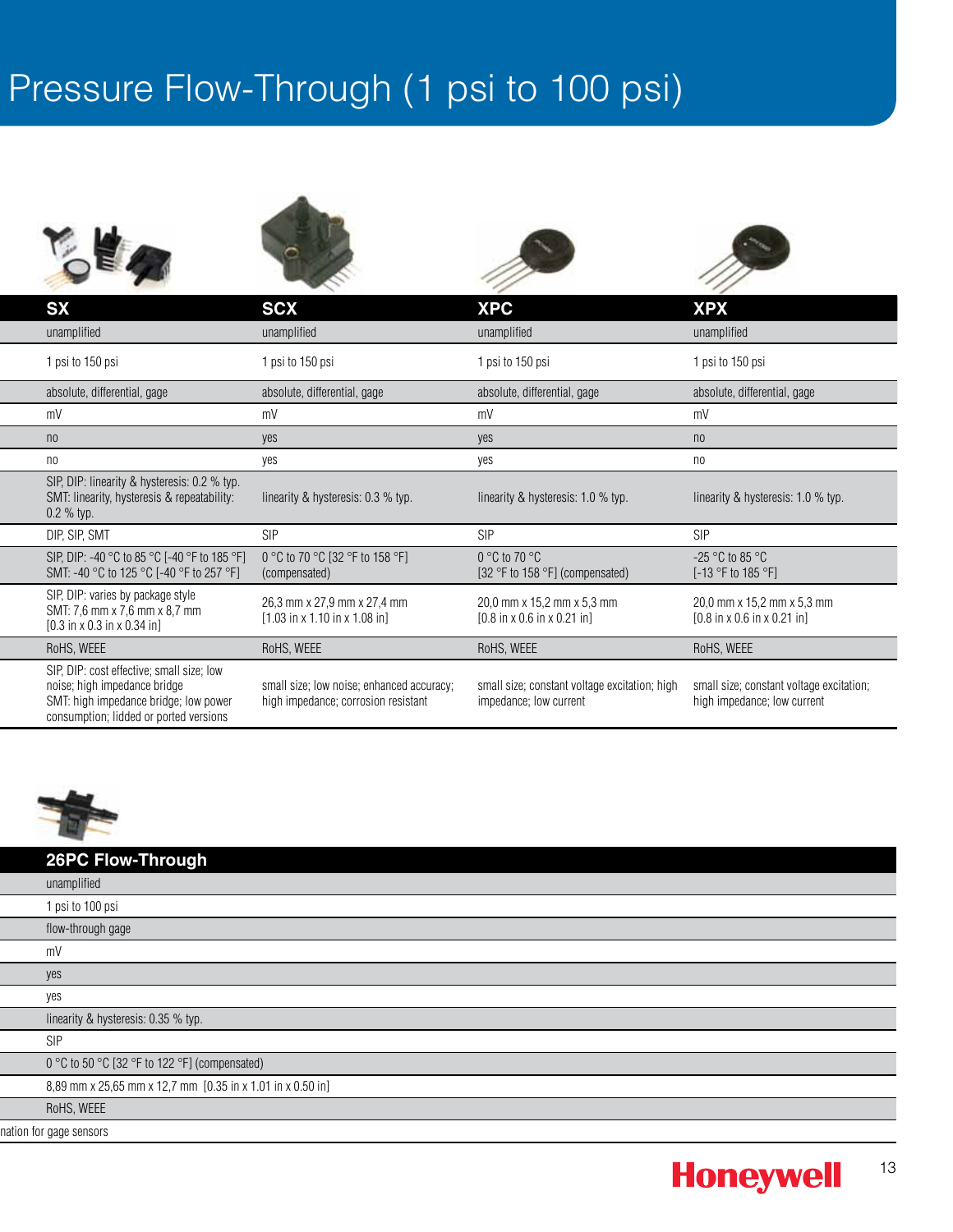## **Pressure Sensors** Stainless Steel Media Isolated



*Known for enhanced quality, reliability, and durability. Engineered with fully steel media isolating with stainless steel or aerospace alloys and no internal elastomeric seals. Resistant to harsh, aggressive media, and challenging environments. Potential applications include compressors, hydraulic controls, and in industries such as aerospace, medical, transportation, agriculture, refrigeration, and industrial.*

| <b>Series</b>                                  | 13mm                                                                                                                               | 19mm                                                                                                                                             |
|------------------------------------------------|------------------------------------------------------------------------------------------------------------------------------------|--------------------------------------------------------------------------------------------------------------------------------------------------|
| <b>Pressure connection</b>                     | ring with back support,<br>1/8-27 NPT, 1/4-18 NPT,<br>7/16 UNF                                                                     | cell with body o-ring, flush mount, flush mount<br>with flange, 1/8-27 NPT, 1/4-18 NPT, 7/16 UNF, 1/4<br>BSPP, Euro o-ring, 1/4 VCR (female nut) |
| <b>Measurement type</b>                        | absolute, sealed gage                                                                                                              | absolute, gage, vacuum gage                                                                                                                      |
| <b>Construction</b>                            | wetted parts 316L SS                                                                                                               | wetted parts 316L SS                                                                                                                             |
| Pressure range                                 | 0 psi to 500 psi through<br>0 psi to 5000 psi                                                                                      | 0 psi to 3 psi through<br>0 psi to 500 psi                                                                                                       |
| <b>Output signal</b>                           | 0 mV to 100 mV (nominal)                                                                                                           | 0 mV to 150 mV (nominal)                                                                                                                         |
| Accuracy                                       | ±0.25 % BFSL max.                                                                                                                  | ±0.25 % BFSL max.                                                                                                                                |
| Amplified                                      | n <sub>0</sub>                                                                                                                     | n <sub>0</sub>                                                                                                                                   |
| <b>Compensated</b><br>temperature range        | 0 °C to 82 °C [32 °F to 180 °F]                                                                                                    | 0 °C to 82 °C [32 °F to 180 °F]                                                                                                                  |
| <b>Termination</b>                             | ribbon cable                                                                                                                       | ribbon cable                                                                                                                                     |
| <b>Measurements</b><br>$(H \times W \times D)$ | varies by body type                                                                                                                | varies by body type                                                                                                                              |
| <b>Approvals</b>                               | $\equiv$                                                                                                                           | $ \,$                                                                                                                                            |
| <b>Features</b>                                | isolated stainless steel package; voltage or current<br>supply options; accommodates media that will not<br>adversely affect 316SS | isolated stainless steel package; vacuum compat-<br>ible; accommodates media that will not adversely<br>affect 316SS                             |
|                                                |                                                                                                                                    |                                                                                                                                                  |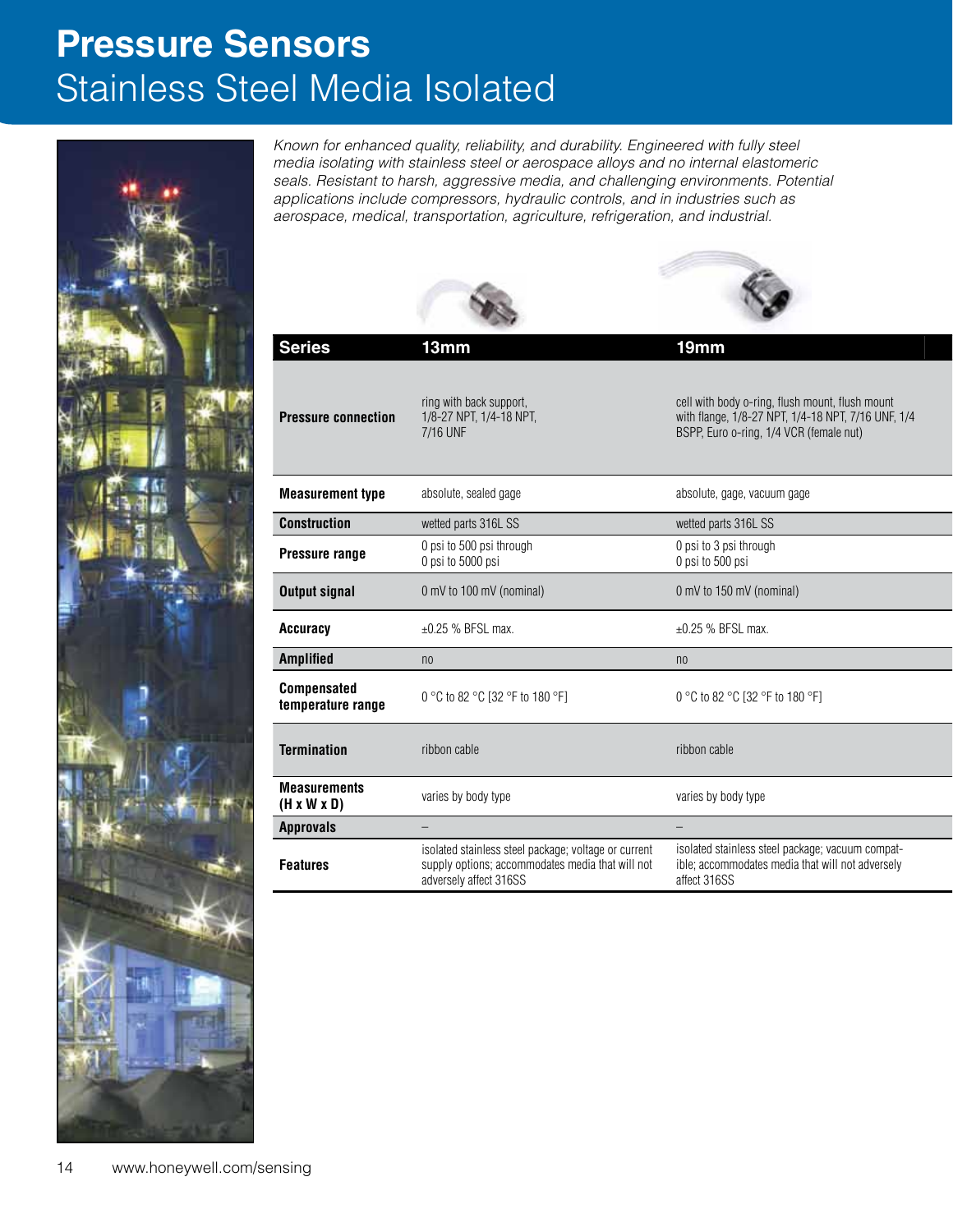



| <b>MLH</b>                                                                             |                                                                                                                                                                                                                                                                                                                                                                                                                                                                                                                                                                                               | <b>SPT</b>                                                                                        |
|----------------------------------------------------------------------------------------|-----------------------------------------------------------------------------------------------------------------------------------------------------------------------------------------------------------------------------------------------------------------------------------------------------------------------------------------------------------------------------------------------------------------------------------------------------------------------------------------------------------------------------------------------------------------------------------------------|---------------------------------------------------------------------------------------------------|
|                                                                                        | 1/4-18 NPT; M12 x 1.5 (ISO 6149); M14 x 1.5 (ISO 6149); 3/8-24 UNF (SAE-3 O-ring boss);<br>M18 x 1.5 (ISO 6149); 1/8 in-27 NPT; 1/2 in-20 UNF (SAE-5 O-ring boss);<br>M10 x 1 (ISO 6149); 1/4 in SAE female Schrader (7/16-20 UNF-2B internal thread);<br>7/16-20 UNF (SAE-4 O-ring boss); 1/2 in NPT; 9/16-18 UNF (SAE-6 O-ring boss);<br>R 1/4-19 BSPT (ISO 7-1 tapered thread); G 1/4-19 (DIN 3852-2); G 1/8 with O-ring groove;<br>M16 x 1.5 (ISO 6149); G 1/4 with O-ring groove; G 1/8 (DIN 3852-2);<br>R 1/8-28 BSPT (ISO 7-1 tapered thread); M20 x 1.5 (ISO 6149); 1/2-20 (SAE J514) | 1/8-27 NPT, 1/4-18 NPT, 7/16-20 UNF,<br>1/4-19 BSPP, 1/4 VCR gland                                |
| gage, sealed gage                                                                      |                                                                                                                                                                                                                                                                                                                                                                                                                                                                                                                                                                                               | absolute, gage, sealed gage,<br>vacuum gage pressures                                             |
|                                                                                        | port - 304L stainless steel; diaphragm - Haynes 214 alloy                                                                                                                                                                                                                                                                                                                                                                                                                                                                                                                                     | wetted parts 316L SS                                                                              |
| 0 psi to 50 psi through 0 psi to 8000 psi                                              |                                                                                                                                                                                                                                                                                                                                                                                                                                                                                                                                                                                               | 0 psi to 3 psi through 0 psi to 5000 psi                                                          |
|                                                                                        | 0.5 Vdc to 4.5 Vdc ratiometric from 5 Vdc excitation; 4 mA to 20 mA; 1 Vdc to 6 Vdc regulated;<br>0.25 Vdc to 10.25 Vdc regulated; 0.5 Vdc to 4.5 Vdc regulated; 1 Vdc to 5 Vdc regulated                                                                                                                                                                                                                                                                                                                                                                                                     | 4 mA to 20 mA, 0 mV to 100 mV,<br>1 Vdc to 5 Vdc                                                  |
| $\pm 0.25$ % full scale BFSL                                                           | $(\pm 0.5 \%$ full scale BFSL on ranges below 100 psi)                                                                                                                                                                                                                                                                                                                                                                                                                                                                                                                                        | $\pm 0.25$ % BFSL max.                                                                            |
| yes                                                                                    |                                                                                                                                                                                                                                                                                                                                                                                                                                                                                                                                                                                               | yes, amplified and unamplified                                                                    |
|                                                                                        | ratiometric output: -40 °C to 125 °C [-40 °F to 257 °F]<br>regulated and 4 mA to 20 mA outputs: -40 °C to 125 °C [-40 °F to 257 °F]<br>(See product literature for operating and temperature compensated area graphics.)                                                                                                                                                                                                                                                                                                                                                                      | $-10$ °C to 85 °C [14 °F to 185 °F]                                                               |
|                                                                                        | Delphi Metri-Pack 150; Hirschmann (mates with G4W1F); M12 x 1 (Brad Harrison micro);<br>DIN 43650-C, 8 mm-male; Amp Superseal 1.5; cable (1 m); cable (3 m);<br>flying leads (20 AWG $-6$ in); Deutsch DTM04-3P (integral)                                                                                                                                                                                                                                                                                                                                                                    | bayonet connector, cable                                                                          |
| 27.0 mm x 27.0 mm x 55 mm<br>$[1.06 \text{ in } x 1.06 \text{ in } x 2.18 \text{ in}]$ |                                                                                                                                                                                                                                                                                                                                                                                                                                                                                                                                                                                               | 22,2 mm x 22,2 mm x length varies<br>$[0.875$ in x 0.875 in x length varies]                      |
|                                                                                        | UL component recognition for USA/Canada: file no. E258956                                                                                                                                                                                                                                                                                                                                                                                                                                                                                                                                     |                                                                                                   |
| EMC for use in areas of high RFI/EMI                                                   | all-wetted parts; no internal elastomeric seals; stable and creep-free; input reverse voltage<br>protection; less than 2 ms response time; easy customization; exceeds CE heavy industrial                                                                                                                                                                                                                                                                                                                                                                                                    | calibrated and temperature compensated; NEMA 4 design; rugged 316 stainless steel<br>wetted parts |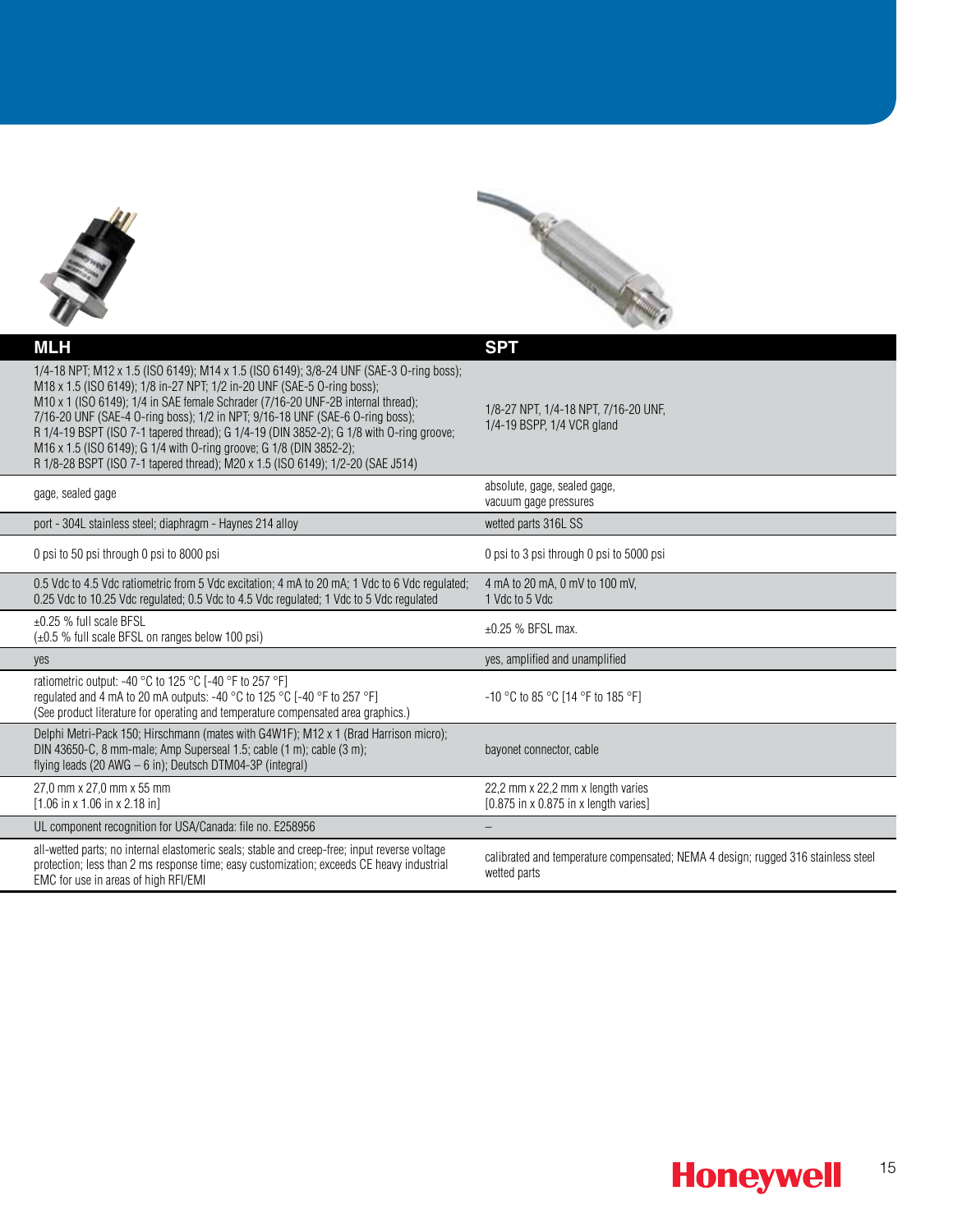As one of the world's leading providers of sensors and switches, Honeywell understands and meets the requirements of a wide variety of industries.

Honeywell Sensing and Control is a global leader in providing reliable, costeffective sensing and switching solutions for our customers' applications. We serve thousands of customers in four core industry segments: industrial, medical equipment, transportation, and aerospace/military products.

### **Aerospace**

Aerospace applications are among the most demanding for any type of product. Rigorous FAA requirements, extreme environments (temperature, shock, vibration, the need for hermetic sealing), and the ability to customize devices are just a few of the parameters often required of sensors and switches in these applications. Aerospace customers typically value speed in prototyping and development, and Honeywell's vertically integrated, AS9100-approved manufacturing locations enhance our ability to produce devices in a wide variety of packages. The precision output of our products helps reduce risk and cost in key applications while also minimizing the need for unscheduled maintenance.

Honeywell's in-depth aerospace engineering experience allows us to work with customers in the design and development of

products that best meet the specified requirements of their individual applications. Making products simple to install makes the job easier every step of the way. And, the odds are that Honeywell is already on the list of trusted suppliers for many aerospace companies, underscoring the decades of experience we bring to this field.

Honeywell products for this industry (many of them PMAcertified) include force sensors, load cells, potentiometers, pilot controls, pressure sensors, pressure switches, resolvers, sensor/ actuator assemblies for systems ranging from aerostructures to fuel control to flight surfaces, speed sensors, temperature probes, thermostats, torque sensors, y-guides for cargo systems, MICRO SWITCH™ sealed and high-accuracy switches, MICRO SWITCH™ pushbutton switches, and MICRO SWITCH™ rocker and toggle switches.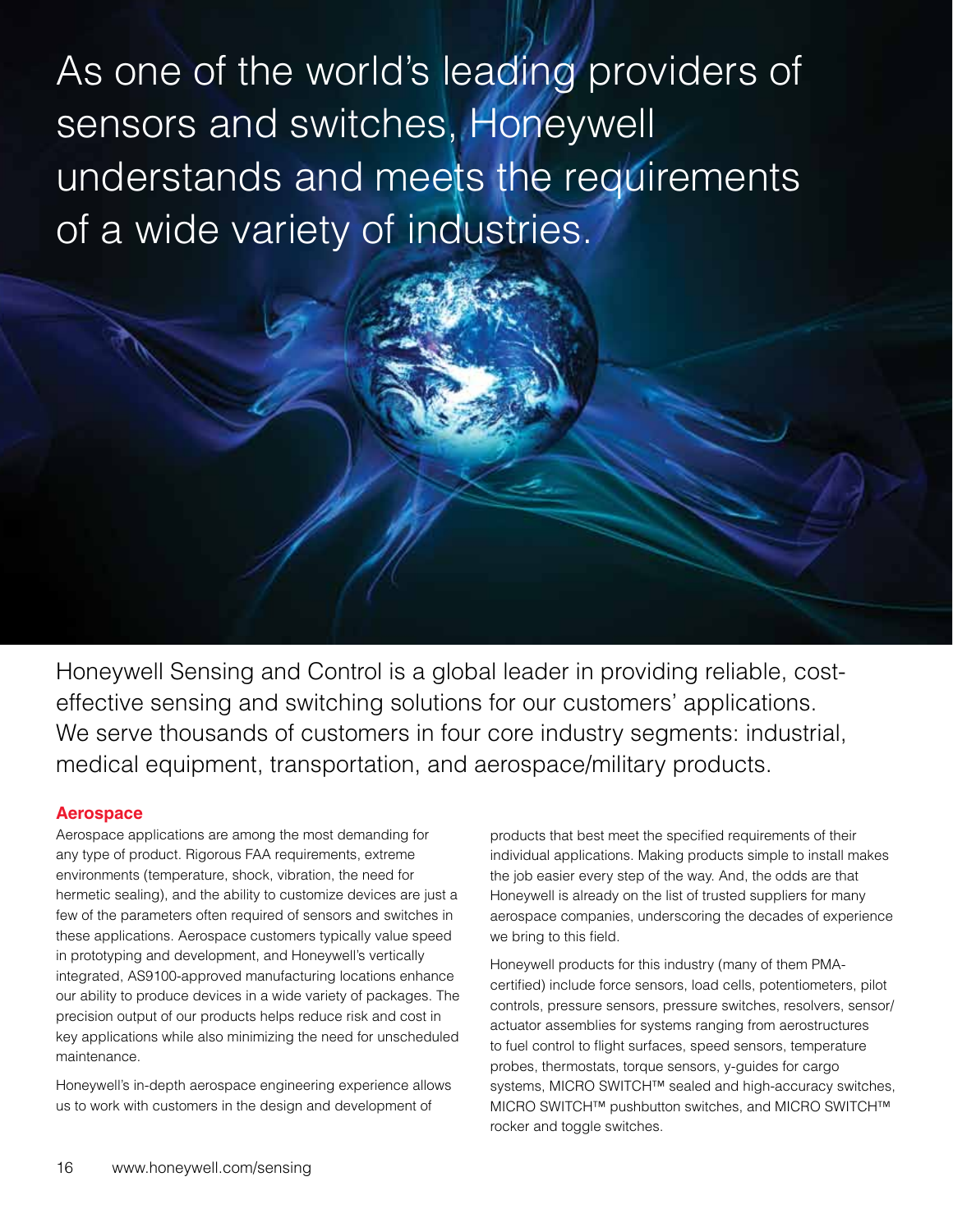### **Medical**

Medical applications typically require sensors and switches that are highly stable and extremely reliable to enhance patient safety and comfort. Stability is often essential to minimize long term drift, reduce the need for recalibration, and improve ease of use for medical equipment operators. Reliability enhances patient safety in life-critical applications, reduces downtime, and improves test throughput in applications such as clinical diagnostics. The product needs to be easy to use and easy to design into a system, so Honeywell's extensive customization and built-in calibration/amplification capabilities are strong benefits. Confidence in Honeywell's product performance, reliability, and availability provide peace of mind for medical equipment manufacturers who choose Honeywell.

Honeywell offerings for this industry include airflow sensors, silicon and stainless steel media isolated pressure sensors, Hall-effect magnetic position sensors, humidity sensors, flexible heaters, force sensors, thermostats, commercial solid state sensors, infrared sensors, oxygen sensors, pressure and vacuum switches, potentiometers and encoders, MICRO SWITCH™ pushbutton, rocker, and toggle switches, and hour meters.

### **Industrial**

The industrial arena can be a rough one. From high-speed food processing to high-force stamping applications, reliable and cost-effective sensors and switches often help minimize repair costs, maximize system life, and reduce overall system expense. Durability can mean the difference between smooth-running processes and expensive downtime. Accurate, repeatable sensor or switch output can reduce the need for calibration once the device is applied. Because of the wide variety of potential applications, Honeywell's ability to deliver a customized product that can meet virtually any size, weight, and power requirement – as well as any packaging stipulations for tough, harsh environments – often makes it easy to incorporate and use our

devices. Safety is another important consideration for industrial users, and our products meet a wide variety of regulatory safety requirements.

Honeywell's industrial product line includes airflow sensors, current sensors, humidity sensors, fiber-optic and liquid-level sensors, linear position sensors, oxygen sensors, pressure sensors, potentiometers and encoders, speed sensors, temperature probes, ultrasonic sensors, wirewound resistors, thermostats, commercial solid state sensors, flex heaters, SMART position sensors, silicon and stainless steel media isolated pressure sensors, force sensors, safety light curtains, push-pull switches, and MICRO SWITCH™ basic switches, hazardous area switches, safety switches, key and rotary switches, limit switches, sealed and high-accuracy switches, pushbutton, rocker, toggle switches, and relays.

### **Transportation**

Getting from Point A to Point B is often challenging for endcustomers of transportation providers – Honeywell aims to make the trip easier with highly reliable, cost-effective switches and sensors. Our products are designed to support rigorous engine requirements, and their efficiency can also help optimize engine performance. Customization is often required to allow a switch or sensor to be mounted in tight or challenging environments including vibration, temperature extremes, and road contamination. The durability of Honeywell products enhances system reliability, which is also boosted by the stable, accurate output of our devices. All of these capabilities allow demanding customers to rely on Honeywell's many years of experience in the transportation industry.

Honeywell products for transportation applications include Hall-effect rotary position sensors, inertial measurement units, infrared sensors, keyless entry sensors, magnetic position sensors, pressure sensors, speed and direction sensors, ultrasonic sensors, thermostats, temperature probes, commercial solid state sensors, SMART position sensors, and MICRO SWITCH™ pushbutton, rocker, and toggle switches.

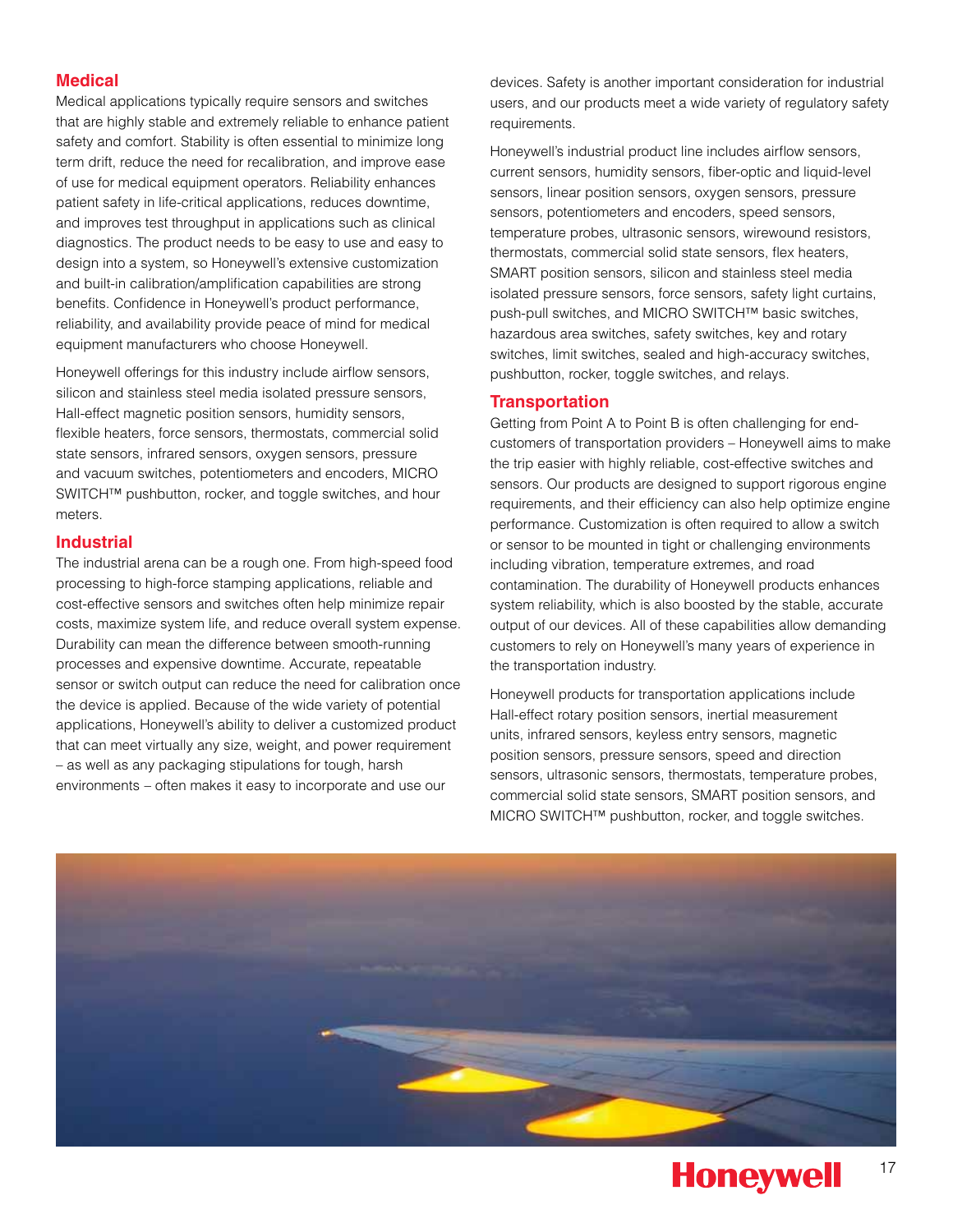### Sensing and Control Product Portfolio Product reliability. Industry knowledge. Expertise. Standard with every order.

**With more than 50,000 sensing, switching, and control products ranging from snap-action, limit, toggle, and pressure switches to position, speed, pressure, and airflow sensors, Honeywell Sensing and Control has one of the broadest sensing and switching portfolios available.**

### **SENSORS**



**Airflow sensors:** Advanced microstructure technology. Sensitive and fast response to flow, amount/direction of air or other gas. Proportional output voltage. Thin-film, thermally isolated bridge structure consists of a heater and temperature sensing elements. **May be used in:** HVAC, respirators, process control, oxygen concentrators, gas metering, chromatography, leak detection equipment, medical/ analytical instrumentation, and ventilation equipment.



**Current sensors:** Accurate and fast response. Almost no thermal drift or offset with temperature. Adjustable linear, null balance, digital, and linear current sensors. **May be used in:** Variable speed drives, overcurrent protection, power supplies, ground fault detectors, robotics, industrial process control, and wattmeters.



**Flexible heaters:** Flat, molded-to-shape, spiral wrap, transparent, composite, and high temperature configurations with single, multiple, and variable watt densities. Can be bonded parts or combined. **May be used in:** Airborne valves, outdoor cameras, LCD displays, scanners, and telecommunication.



**Force sensors:** Variety of package styles and various electrical interconnects including prewired connectors, printed circuit board mounting, and surface mounting for flexibility. **May be used in:** Infusion and syringe pumps, blood pressure equipment, pump pressure, drug delivery systems, occlusion detection, and kidney dialysis machines.



**Humidity sensors:** Configured with integrated circuitry. Provide on-chip signal conditioning with interchangeability of ±3 % accuracy and out-of-thebox reliability. Standardized, platform-based sensors. **May be used in:** Air compressors, food and beverage packaging and processing, HVAC, printing presses, and office equipment.



**Infrared sensors:** IREDs, sensors, and assemblies for object presence, limit and motion sensing, position encoding, and movement encoding. Variety of package styles, materials, and terminations. **May be used in:** Printers/copiers, motion control systems, metering, data storage systems, scanning, automated transaction, drop sensors, and non-invasive medical equipment.



**Magnetic sensors:** Digital and analog Hall-effect position ICs, magnetoresistive position ICs, Hall-effect vane, gear-tooth, and magnetic sensors. **May be used in:** Speed and RPM sensing, motor/fan control, magnetic encoding, disc speed, tape, flow-rate sensing, conveyors, ignitions, motion control/detection, power/position, magnetic code reading, vibration, and weight sensing.



#### **Position sensors:** The **SMART position sensor**

measures linear or angular position of a magnet attached to a moving object so that the object's position can be determined or controlled. Its simple, non-contact design eliminates mechanical failure mechanisms, reduces wear and tear, improves reliability and durability, enhances operation efficiency and safety, and minimizes downtime. **May be used in**: valve position, material handling, plastic molding, cutting/slitting, wafer handling, CNC machines, passenger bus level position, truckmounted crane outrigger position, heavy equipment attachment identification, aerial work lift platform, front loader and digger/excavation boom position, robotically assisted surgery equipment position. **Potentiometer sensors** measure linear, rotary position or displacement. Honeywell's proprietary conductive plastic delivers extensive temperature range and infinite resolution, and provides precision position measurement. **May be used in**: robotic motion control, marine steering, and in-tank level sensing. **Ultrasonic sensors** measure time delays between emitted and echo pulses, often accurately determining the sensor-to-target distance. These non-contact-based products solve the toughest sensing problems by detecting targets made of virtually any material, regardless of color, transparency, shine or opacity. **May be used in**: level measurement, height and thickness sensing, and diameter control.



**Pressure sensors - silicon:** Full line of industrial-grade sensors: media-isolating design, multiple ports and outlets, and electrical configurations. **May be used in:** Pneumatic controls, air compressors, process monitoring, hydraulic controls, VAV controls, clogged filter detection, presence/absence of flow, transmissions, and refrigeration.

#### **Pressure sensors - stainless steel media isolated:**

Bonded strain gage technology. Very resistant to effects of shock, vibration, and hostile environments. **May be used in:** HVAC, hydraulic controls, suspensions, agricultural equipment, engines, compressors, robotics, industrial and automotive systems, pressure transmitters, process controls, and medical diagnostics.



**Proximity sensors:** Designed to meet demanding temperature, vibration, shock, and EMI/EMP interference requirements. Number of housing materials and termination styles. **May be used in:** Aircraft landing gear, gun turret position control, and door and hatch open/ closed monitoring.



**Rotary position sensors:** Digital and analog Halleffect, magnetoresistive, and potentiometric devices and resolvers for sensing presence of a magnetic field or rotary position. Directly compatible with electronic circuits for application flexibility. **May be used in:** Audio and lighting, frequency, temperature, position, medical/ instrumentation, computer peripherals, manual controls, joysticks, telecom, welding, heating, and aerospace.



**Speed sensors:** Measure speed, position, and presence detection utilizing magnetoresistive, variable reluctance, Hall-effect, variable inductance, and Spiral technologies. **May be used in:** Cam and crankshafts, transmissions, fans, pumps, mixers, rollers, compressors, industrial process control, engines/motors, wheels, and tachometers.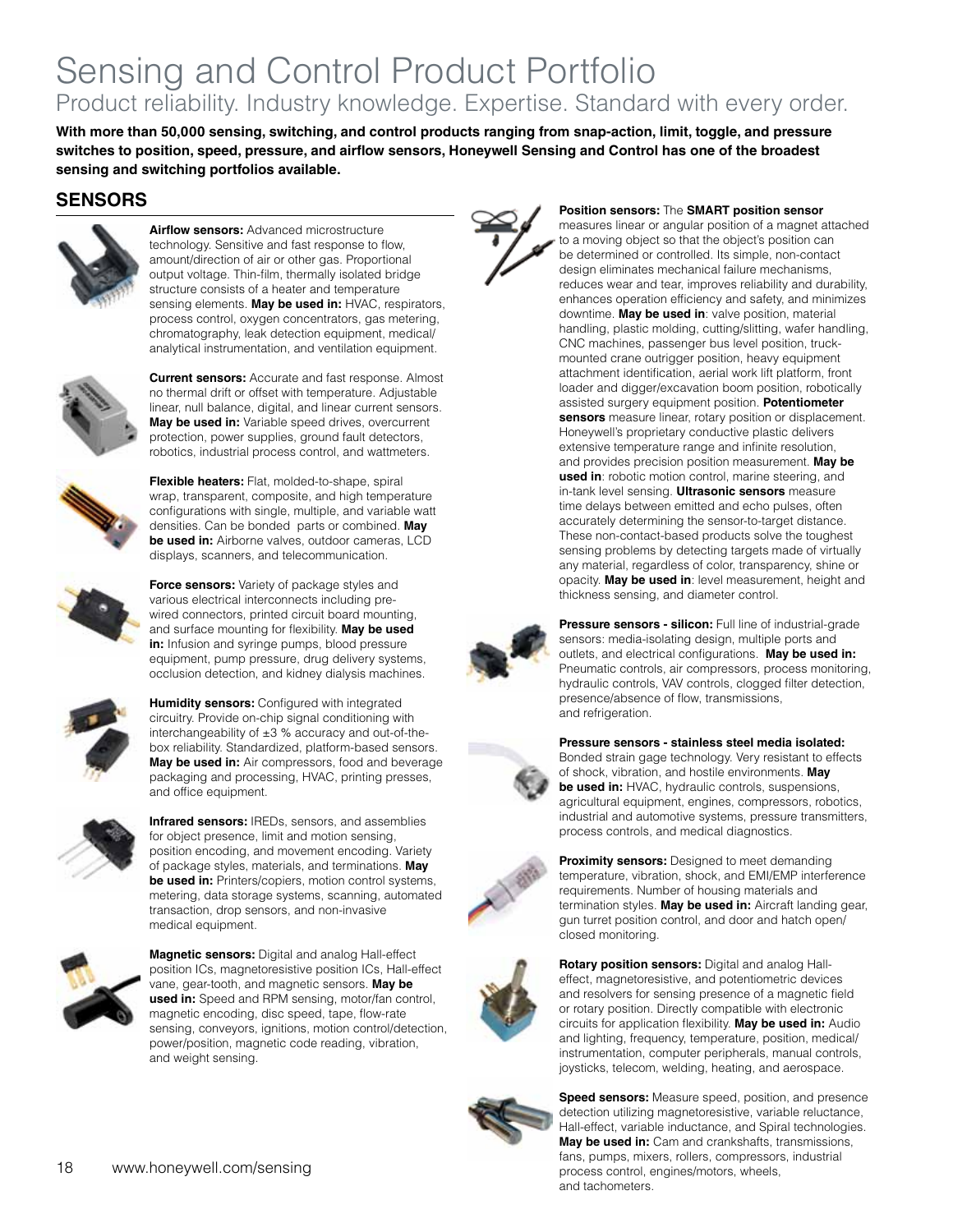

**Temperature sensors:** Customized probes, thermistors, and RTD sensors. Plastic/ceramic, miniaturized, surface-mount housings, and printed circuit board terminations. **May be used in:** Semiconductor protection, vending machines, power generation, hydraulic systems, thermal management, and temperature compensation.



**Thermostats:** Commercial and precision snap-action. Automatic or manual reset options, phenolic or ceramic housings. **May be used in:** Telecommunications, battery heater controls, computers, copy machines, fax machines, food service, food carts, small and major appliances, heat and smoke detectors, and HVAC equipment.

### **ELECTROMECHANICAL SWITCHES**



**MICRO SWITCH™ snap-action series:** Snap-action precision switches. Compact. Lightweight. Designed for repeatability and enhanced life. Premium and standard snap-action switches: standard, miniature, subminiature, hermetically sealed, and hightemperature versions. **May be used in:** Vending machines, communication equipment, HVAC, appliances, electronic gaming machinery, valve controls, irrigation systems, foot switches, pressure, and temperature controls.



**MICRO SWITCH™ hazardous area switches:**  Flame path designed to contain and cool escaping hot gases that could cause an explosion. MICRO SWITCH™ EX, BX, CX, and LSX Series. **May be used in:** Grain elevators and conveyors, off-shore drilling, petrochemical, waste-treatment plants, control valves, paint booths, and hazardous waste handling facilities.



**Key and rotary switches:** Used on machinery in harsh environments. O-rings help keep dirt and moisture out and prolong life. **May be used in:** All-terrain vehicles, golf carts, snowmobiles, scissor lifts, telehandlers, construction and marine equipment, skid loaders, agricultural equipment, material handlers.



**MICRO SWITCH ™ limit switches:** Broadest and deepest limit switch portfolio. Rugged, dependable position detection solutions. MICRO SWITCH™ heavyduty limit switches (HDLS) and global limit switches. Hermetically and environmentally sealed switches. **May be used in:** Machine tools, woodworking, textile, and printing machinery, metal fabrication, balers/ compactors, forklifts, bridges, robotics, wind turbines, elevators, moving stairs, doors, dock locks/levelers, aerial lifts, cranes, conveyors, rail, shipboards, and dock side.



**MICRO SWITCH™ sealed and high accuracy switches:** Precision 'snap action' mechanisms. Wide variety of actuators, terminations, circuitry configurations, electrical ratings, contact materials, and operating characteristics. **May be used in:** Landing gear, flap/stabilizer controls, thrust reversers, space vehicles, armored personnel carriers, de-icer controls, wingfold actuators, industrial environments, valves, and underwater.



**MICRO SWITCH™ pushbutton switches:** Lighted or unlighted. Wide range of electrical and display design, pushbuttons, and manual switches. Many shapes, sizes, and configurations. Easy to apply, operate, and maintain. **May be used in:** Control boards and panels, industrial and test equipment, computers, medical instrumentation, and aerospace.







**MICRO SWITCH™ rocker switches:** Wide range of electrical and display design. Many shapes, sizes, and configurations to enhance manual operation. **May be used in:** Transportation, agricultural and construction equipment, test equipment, heavy-duty machinery, marine equipment, small appliances, telecom, medical instrumentation, and commercial aviation.





**MICRO SWITCH™ aerospace-grade pressure switches:** lightweight, compact pressure switches sense changes in gas/pressure. Qualified to MIL-PFR-8805. Lower operating force provides application versatility with enhanced precision. Design modularity allows for configuration of the switch, facilitating rapid customization to the precise, demanding requirements. **May be used in**: aerospace systems -including engines, fuel pressure, and hydraulic systems, military ground vehicles, ordnance and munitions release systems, military maritime systems.



**Pressure and vacuum switches: Feature set points** from 0.5 psi to 3000 psi. Rugged components have enhanced repeatability, flexibility, and wide media capability. **May be used in:** Transmissions, hydraulics, brakes, steering, generators/compressors, dental air, embalming equipment, oxygen concentrators, air cleaners, fuel filters, and pool water pressure.

### **WIRELESS SWITCHES**



**Limitless™ Series:** Combines the best of MICRO SWITCH™ limit switches with latest commercial wireless technology. Beneficial for remote monitoring where wiring/maintenance is not physically possible or economically feasible. Used for position sensing and presence/absence detection. **May be used in:** valve position, crane boom/jib/skew position, lifts, material handling, presses, construction/ag machines, conveyors, remote/temporary equipment, grain diverters or flaps, and door position.

### **SAFETY PRODUCTS**



**MICRO SWITCH™ safety switches:** For operator pointof-operation protection, access detection, presence sensing, gate monitoring, and electrical interfacing. High-quality, dependable, cost-effective solutions. **May be used in:** Packaging and semi-conductor equipment, plastic-molding machinery, machine tools, textile machines, lifts, industrial doors, bailers, compactors, aircraft bridges, telescopic handlers, refuse vehicles.



**Safety light curtains:** Different resolutions permit detection of an approaching finger, hand, limb, or body. Separate or self-contained control units, various housing sizes, resolutions, scanning ranges, and protection heights. **May be used in:** Point-of-operation protection, access detection, presence sensing, gate monitoring, electrical-to-machine-circuitry interfacing, emergency stop circuits on machines, sliding door protection, conveyors, and transfer lines.